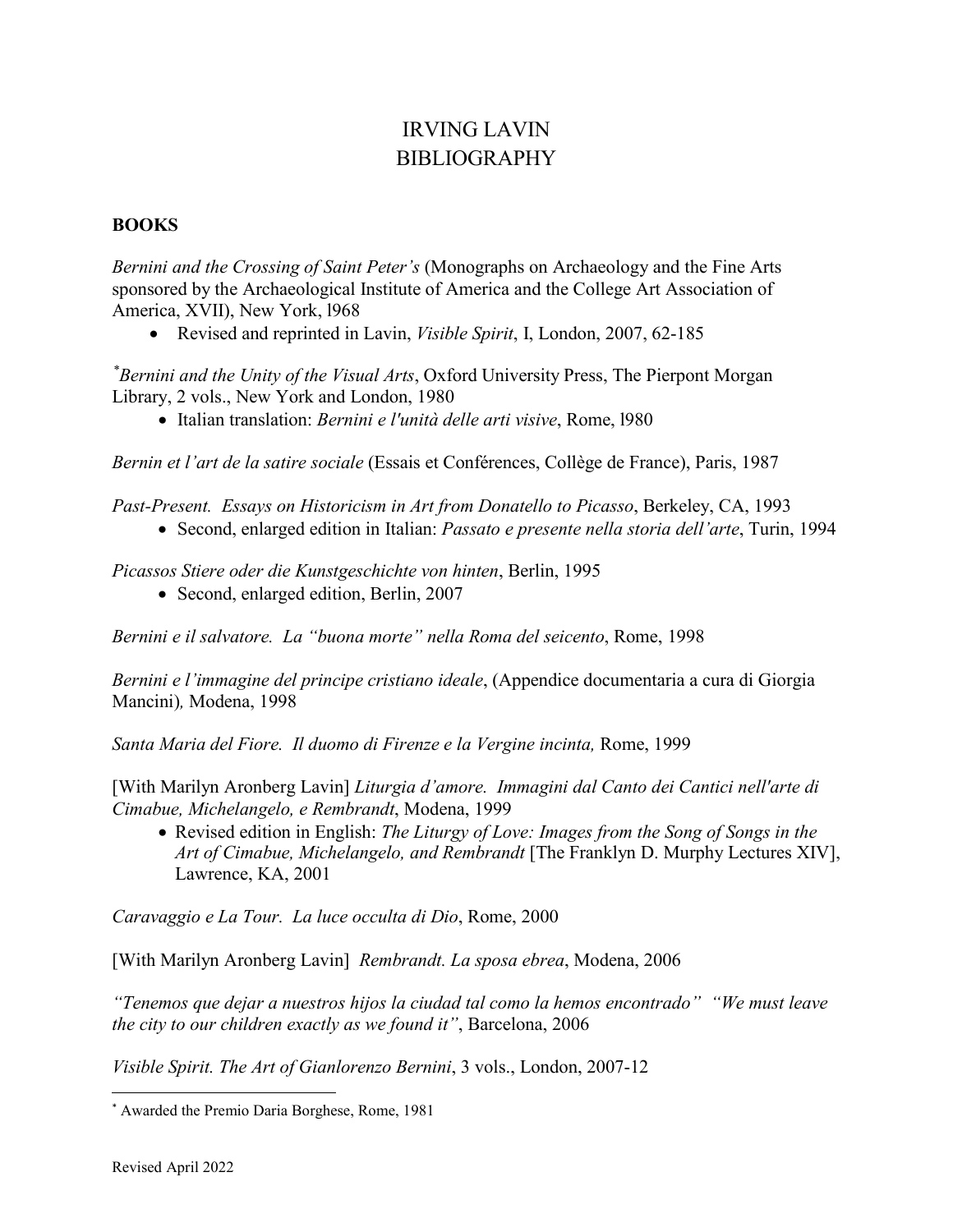*L'arte della storia dell'arte*, Milan, 2008

[With Marilyn Aronberg Lavin] *Truth and Beauty at the Institute for Advanced Study*, Princeton, 2012

*Bernini at St. Peter's. The Pilgrimage*, London, 2012 (*Visible Spirit* vol. III)

Editor [with John Plummer], *Studies in Late Medieval and Renaissance Painting in Honor of Millard Meiss*, New York, l977

Editor, *The Art and Influence of Gianlorenzo Bernini (1598-1680)*. A Colloquium Commemorating the Tricentennial of the Artist's Death. The American Academy in Rome, May 8-9, 1980 (unpublished)

Editor [with seminar students], *Drawings by Gianlorenzo Bernini from the Museum der bildenden Künste, Leipzig*, Exhibition Catalogue, Princeton, l98l

Editor, *Gianlorenzo Bernini. New Aspects of His Art and Thought. A Commemorative Volume*, University Park, PA, and London, 1985

Editor [with William Tronzo], *Studies on Art and Archeology in Honor of Ernst Kitzinger on his Seventy-Fifth Birthday* (Dumbarton Oaks Papers, XLI), Washington, DC, 1987

Editor, *World Art. Themes of Unity in Diversity* (Acts of the Twenty-Sixth International Congress of the History of Art), 3 vols., University Park, PA, and London, 1989

Editor, *Erwin Panofsky. Three Essays on Style*, Cambridge, MA, and London, 1995

- Italian translation: *Erwin Panofsky. Tre saggi sullo stile. Il barocco, il cinema, la Rolls-Royce*, Milan, 1996; Milan, 2011
- French translation: *Erwin Panofsky. Trois essais sur le style*, Mayenne, 1996
- Spanish translation: *Erwin Panofsky. Sobre el estilo: Tres ensayos inéditos*, Barcelona, 2000

Editor, *Meaning in the Visual Arts: Views from the Outside. A Centennial in Commemoration of Erwin Panofsky (1892-1968)*, Princeton, 1995

## **VIDEOS**

Convenor [with Henry A. Millon], *Creativity: The Sketch in the Arts and Sciences,* May 23-25, 2001*,* The National Gallery of Art, Washington, D.C., and Institute for Advanced Study, Princeton. (www.ias.edu/hs/creativity)

## **ARTICLES, REVIEWS, etc.**

1. "Cephalus and Procris. Transformations of an Ovidian Myth," *Journal of the Warburg and Courtauld Institutes*, XVII, l954, 260-87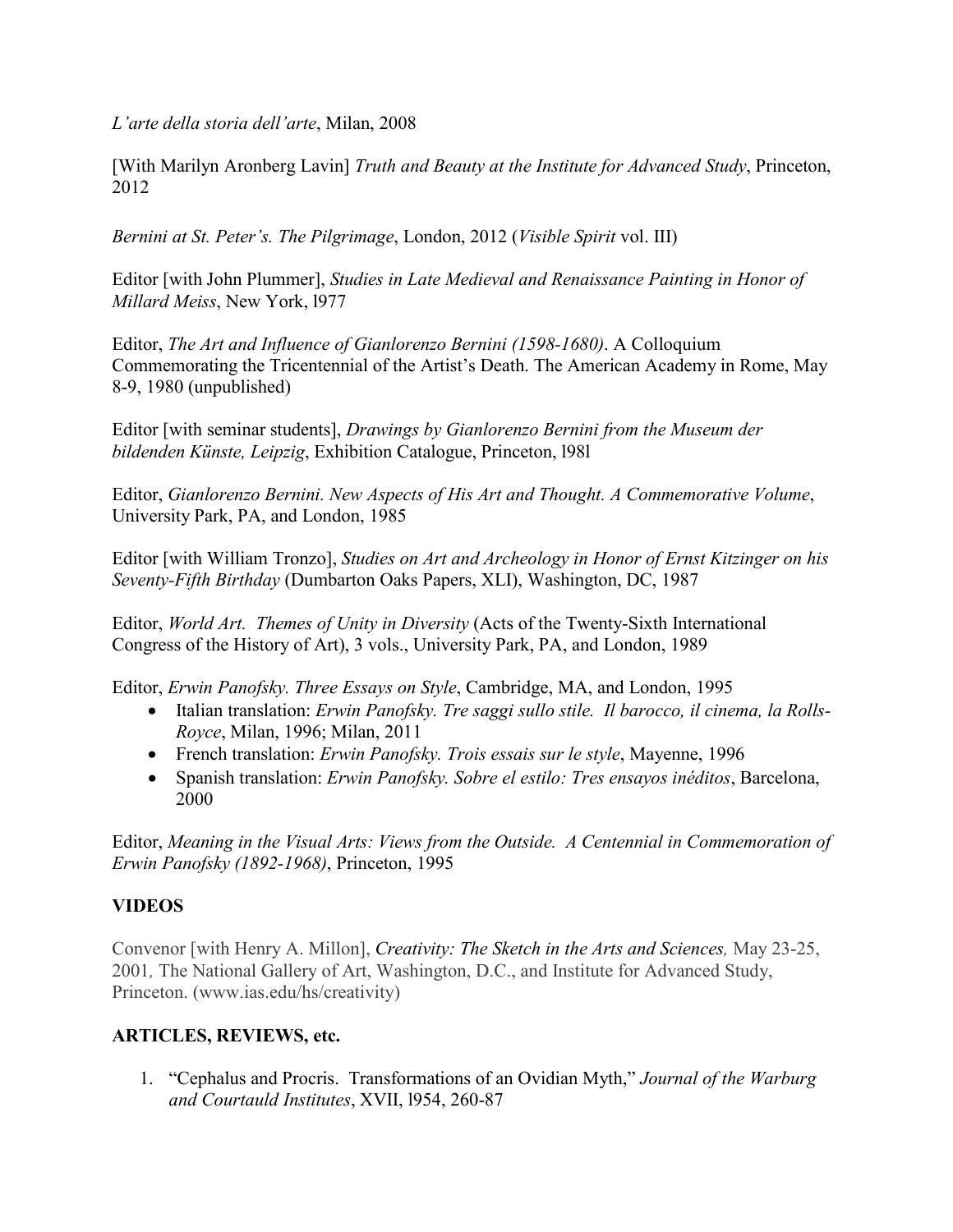- 2. "Cephalus and Procris. Underground Transformations," *Journal of the Warburg and Courtauld Institutes*, XVII, 1954, 366-72
- 3. "Pietro da Cortona and the Frame," *Art Quarterly*, XIX, 1956, 55-9
- 4. Review of Rudolf Wittkower, *Gian Lorenzo Bernini. The Sculptor of the Roman Baroque*, London, 1955, in *The Art Bulletin*, XXXVIII, 1956, 255-60
	- Revised and reprinted in Lavin, *Visible Spirit*, I, London, 2007, 1-14
- 5. "Decorazioni barocche in San Silvestro in Capite a Roma," *Bollettino d'arte*, XLII, 1957, 44-9
	- Original English version "The Baroque Decorations in San Silvestro in Capite, Rome," 1955
- 6. "An Observation on 'Medievalism' in Early Sixteenth Century Style," *Gazette des Beaux-Arts*, L, 1957, 113-8
- 7. [†](#page-2-0) "The Sources of Donatello's Pulpits in San Lorenzo. Revival and Freedom of Choice in the Early Renaissance," *The Art Bulletin*, XLI, 1959, 19-38
- 8. [With Cyril Mango] Review of David Talbot Rice, ed., *The Great Palace of the Byzantine Emperors*, Edinburgh, 1958, in *The Art Bulletin*, XLII, 1960, 67-73
- 9. "Abstraction in Modern Painting. A Comparison," *Metropolitan Museum Bulletin*, XIX, 1961, 166-71
	- Italian translation in Lavin, *L'arte della storia dell'arte*, 2008, 104–11
- 10. "The House of the Lord, Aspects of the Role of Palace Triclinia in the Architecture of Late Antiquity and the Early Middle Ages," *The Art Bulletin*, XLIV, 1962, 1-27
- 11. "The Hunting Mosaics of Antioch and Their Sources. A Study of Compositional Principles in the Development of Early Mediaeval Style," *Dumbarton Oaks Papers*, XVII, 1963, 179-286
- 12. "Die Mosaikfussböden in Arsameia am Nymphaios," in Friedrich Karl Dorner, ed., *Arsameia am Nymphaios. Die Ausgrabungen ...von 1953-56* (Istanbuler Forschungen, XXIII), Berlin, 1963, 191-6
	- Original English version: "The Mosaic Pavements at Arsameia on the Nymphaios"
- 13. "Lettres de Parme (1618, 1627-28), et débuts du théâtre baroque," in Jean Jacquot, ed., *Le Lieu théâtral à la Renaissance*, Paris, 1964, 105-58

• Reprinted, slightly expanded, in English: "On the Unity of the Arts and the Early Baroque Opera House," in Barbara Wisch and Susan Scott Munshower, eds., "All the world's a stage..." *Art and Pageantry in the Renaissance and Baroque* [Papers in

<span id="page-2-0"></span> <sup>†</sup> Awarded the Arthur Kingsley Porter Prize of the College Art Association of America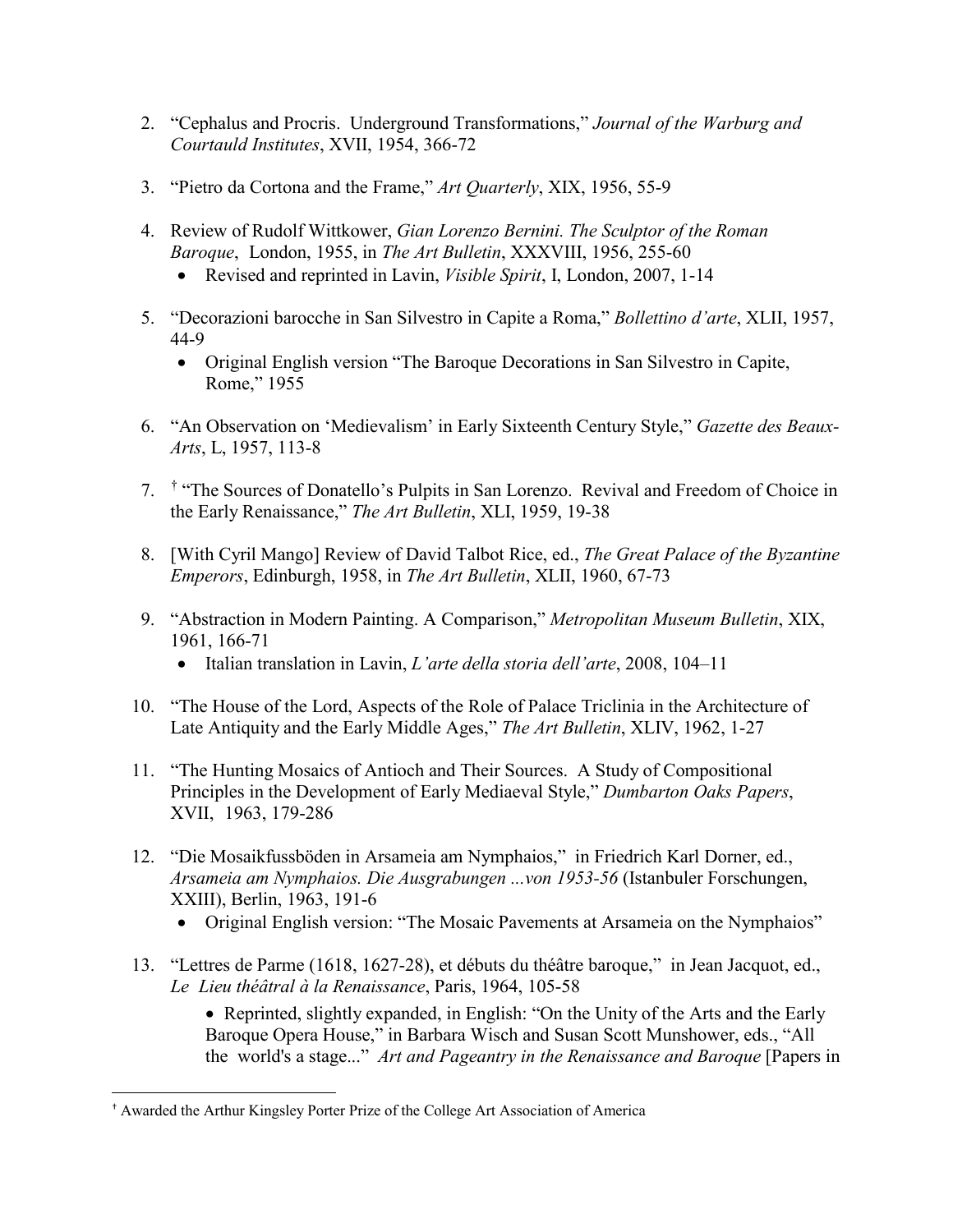Art History from the Pennsylvania State University, VI], University Park, PA, 1990, Part 2, 518-79

- Abbreviated in *Perspecta. The Yale Architecture Journal*, XXVI, 1990, 1-20
- 14. Review of Cesare D'Onofrio, ed., *Gian Lorenzo Bernini. Fontana di Trevi. Commedia inedita*, Rome, 1963, in *The Art Bulletin*, XLVI, 1964, 568-73
	- Reprinted with revisions as "Bernini and the Theater," in Lavin, *Bernini and the Unity of the Visual Arts,* 1980, 146-58
	- Italian translation in Lavin, *Bernini e l'unità delle arti visive*, l980, 158-70
	- Revised and reprinted as "Bernini and the Theater," in Lavin, *Visible Spirit*, I, London, 2007, 15-32
- 15. "The Campidoglio and Sixteenth-Century Stage Design," in *Essays in Honor of Walter Friedlaender* (*Marsyas*, Suppl. II), New York, 1965, 114-8
- 16. Review of Alois Maria Nagler, *Theatre Festivals of the Medici 1539-1637*, New Haven and London, 1964, in *Journal of the Society of Architectural Historians*, XXIV, 1965, 327-8
- 17. Review of John Pope-Hennessy, *Italian High Renaissance and Baroque Sculpture*, London, 1963, in *The Art Bulletin*, XLVII, 1965, 378-83
- 18. "Michelangelo's Saint Peter's Pietà. The Virgin's Left Hand and Other New Photographs," *The Art Bulletin*, XLVIII, 1966, 103-4
- 19. "An Ancient Statue of the Empress Helen Reidentified (?)," *The Art Bulletin*, XLIX, 1967, 58
- 20. "Bozzetti and Modelli. Notes on Sculptural Procedure from the Early Renaissance through Bernini," in *Stil und Überlieferung in der Kunst des Abendlandes. Akten des 21. internationalen Kongresses für Kunstgeschichte in Bonn 1964*, Berlin, 1967, III, 93-104
	- Russian translation in Sergěi Olegovich Androsov, ed., *Pages of History in Western European Sculpture*, St. Petersburg, 1993, 62-81
	- Revised and reprinted in Lavin, *Visible Spirit*, I, London, 2007, 33-61
- 21. "The Ceiling Frescoes in Trier and Illusionism in Constantinian Painting," *Dumbarton Oaks Papers*, XXI, 1967, 97-113
- 22. **[‡](#page-3-0)** "Five Youthful Sculptures by Gianlorenzo Bernini and a Revised Chronology of his Early Works," *The Art Bulletin*, L, 1968, 223-48
	- Revised and reprinted as "Five New Youthful Sculptures by Gianlorenzo Bernini and a Revised Chronology of his Early Works," in Lavin, *Visible Spirit*, I, London, 2007, 186-286

<span id="page-3-0"></span><sup>‡</sup> Awarded the Arthur Kingsley Porter Prize of the College Art Association of America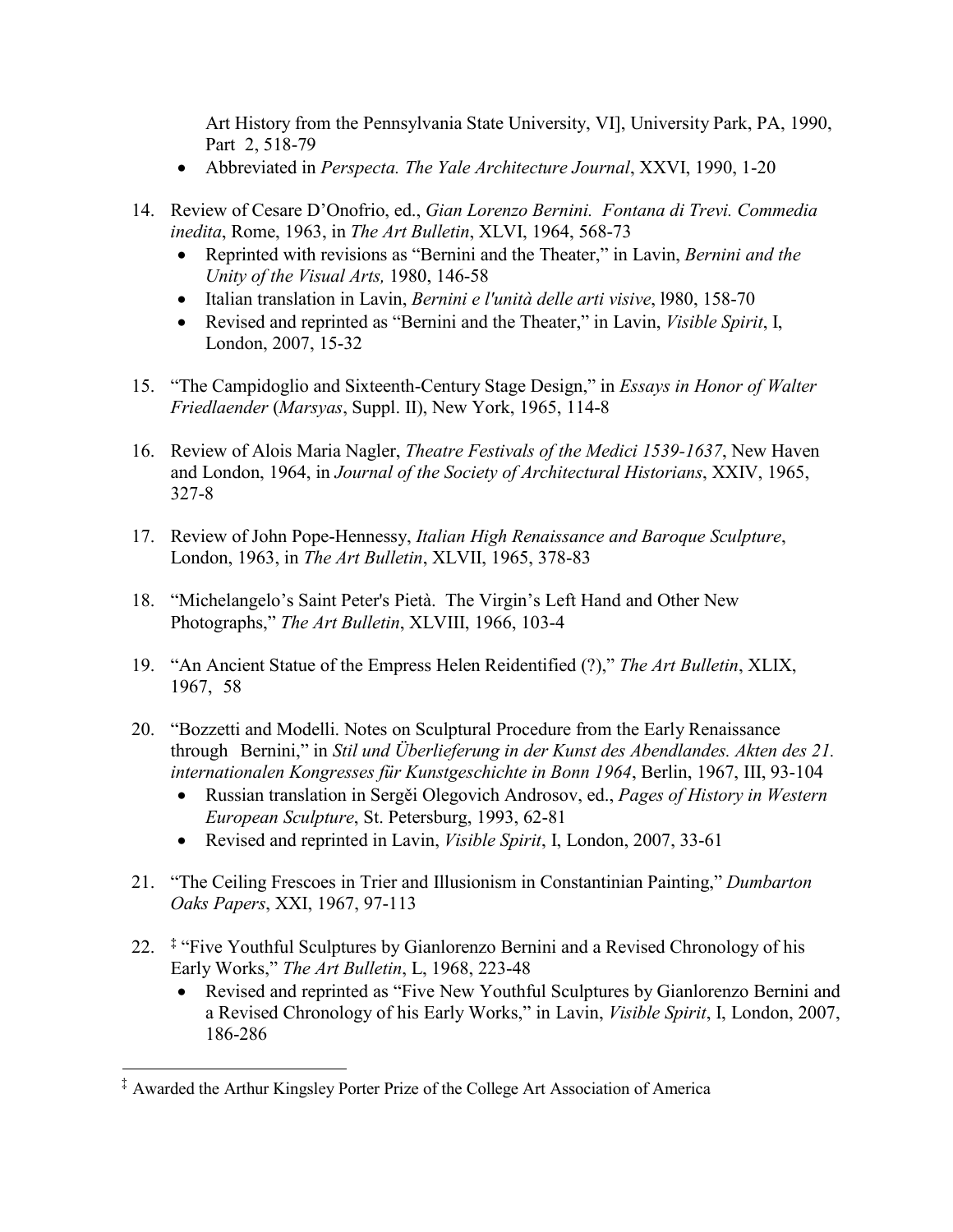- 23. [With the collaboration of Marilyn Aronberg Lavin] "Duquesnoy's Nano di Créqui and Two Busts by Francesco Mochi," *The Art Bulletin*, LII, 1970, 132-49
	- Excerpt published in Italian in *Francesco Mochi, 1580-1654*, Florence, 1981, 17-8
- 24. "On the Sources and Meaning of the Renaissance Portrait Bust," *Art Quarterly*, XXXIII, 1970, 207-26
	- Reprinted with additions, in Sarah Blake McHam, ed., *Looking at Italian Renaissance Sculpture*, New York, 1998, 60-78
- 25. [With the collaboration of Marilyn Aronberg Lavin] "Pietro da Cortona Documents from the Barberini Archive," *The Burlington Magazine*, CXII, 1970, 446-51
- 26. "Bernini's Death," *The Art Bulletin*, LIV, 1972, 158-86
	- Partially reprinted in George C. Bauer, *Bernini in Perspective*, Englewood Cliffs, 1976, 111-26
	- Italian translation in *Le immagini del SS.mo Salvatore. Fabbriche e sculture per l'Ospizio Apostolico dei Poveri Invalidi*, exhib. cat., Rome, 1988, 229-57, and in Lavin, *Bernini e il salvatore*, 1998, 15-54
	- Revised and reprinted in Lavin, *Visible Spirit*, I, London, 2007, 287-353
- 27. "Afterthoughts on 'Bernini's Death'," *The Art Bulletin*, LV, 1973, 429-36
	- Italian translation in Bruno Contardi, ed., *Le immagini del SS.mo Salvatore. Fabbriche e sculture per l'Ospizio Apostolico dei Poveri Invalidi*, exhib. cat., Rome, 1988, 258-64, and in Lavin, *Bernini e il salvatore*, 1988, 55-61
	- Revised and reprinted in Lavin, *Visible Spirit*, I, London, 2007, 354-70
- 28. Letter to the Editor on a review by Howard Hibbard of *Bernini and the Crossing of St. Peter's*, in *The Art Bulletin*, LV, 1973, 475-636
	- Revised and reprinted in Lavin, *Visible Spirit*, I, London, 2007, 371-5
- 29. "Divine Inspiration in Caravaggio's Two *St. Matthews*," *The Art Bulletin*, LVI, 1974, 59- 81
	- Italian translation in Lavin, *Passato e presente*, 1994, 125-69
- 30. "Addenda to 'Divine Inspiration'," *The Art Bulletin*, LVI, 1974, 590-1
	- Italian translation in Lavin, *Passato e presente*, 1994, 160-9
- 31. "On Illusion and Allusion in Italian Sixteenth-Century Portrait Busts," *Proceedings of the American Philosophical Society*, CXIX, 1975, 353-62
- 32. Letter to the editor on an article by Juergen Schulz, "Michelangelo's Unfinished Works," *The Art Bulletin*, LVIII, 1976, 148
- 33. "The Sculptor's 'Last Will and Testament'," *Allen Memorial Art Museum Bulletin*, XXXV, 1977-8, 4-39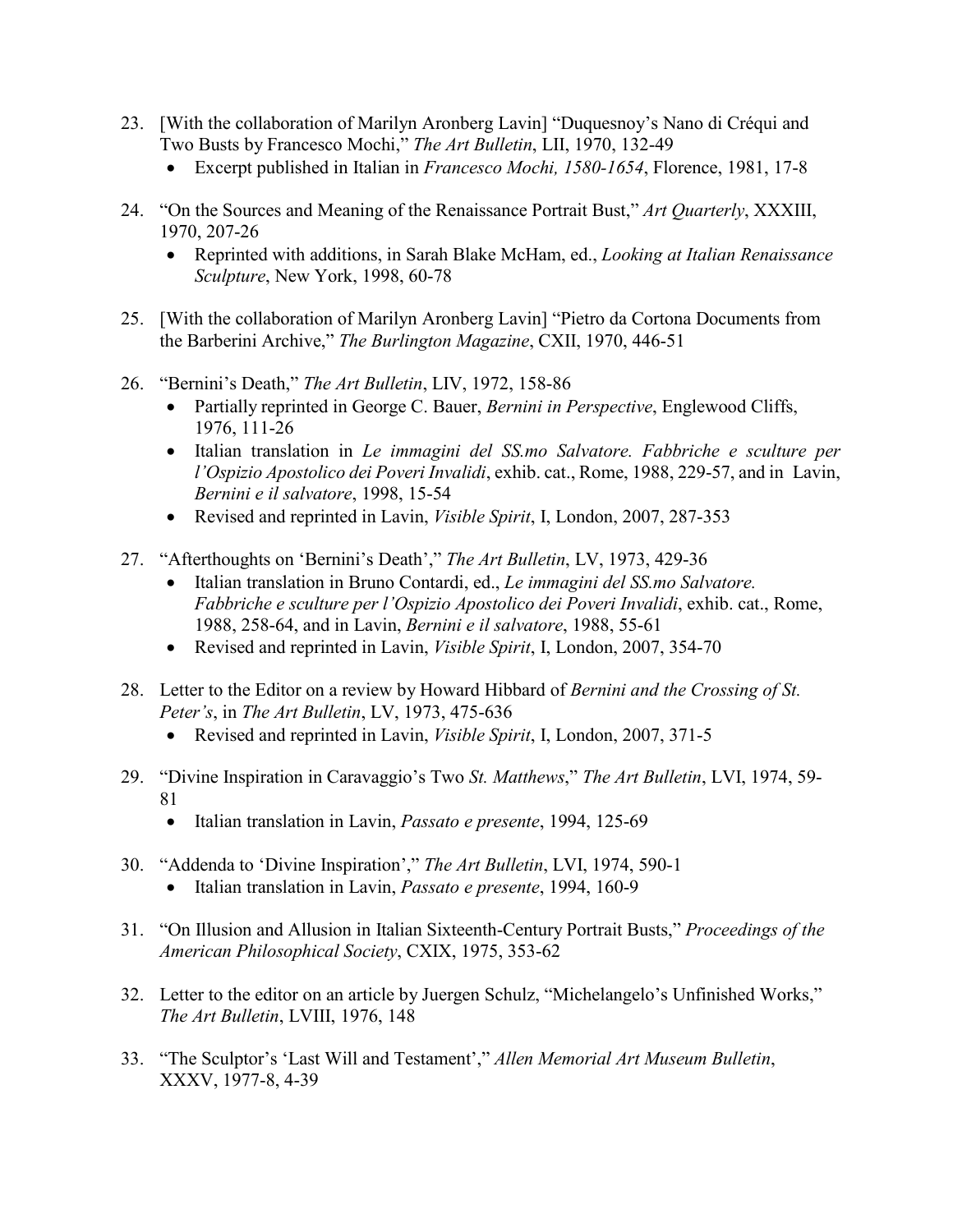- 34. "Calculated Spontaneity. Bernini and the Terracotta Sketch," *Apollo*, CVII, 1978, 398- 405
	- Revised and reprinted in Lavin, *Visible Spirit*, I, London, 2007, 376-92
- 35. "On the Pedestal of Bernini's Bust of the Savior," *The Art Bulletin*, LX, 1978, 547
	- Italian translation in Bruno Contardi, ed., *Le immagini del SS.mo Salvatore. Fabbriche e sculture per l'Ospizio Apostolico dei Poveri Invalidi*, exhib. cat., Rome, 1988, 265f., and in Lavin, *Bernini e il salvatore*, 1998, 63-4
	- Revised and reprinted in Lavin, *Visible Spirit*, I, London, 2007, 393-6
- 36. "A Further Note on the Ancestry of Caravaggio's First *Saint Matthew*," *The Art Bulletin*, LXII, 1980, 113-4
	- Italian translation in Lavin, *Passato e presente*, 1994, 161-9
- 37. "Bernini and the Art of Social Satire," in Lavin [with seminar students], *Drawings by Gianlorenzo Bernini*, 1981, 26-54, 336-7, 349-56
	- Italian translation in Marcello Fagiolo and Gianfranco Spagnesi, eds., *Immagini del barocco. Bernini e la cultura del seicento*, Florence, 1982, 93-116
	- Reprinted in *History of European Ideas*, IV, 1983, 365-420
	- French translation in Lavin, *Bernin et l'art de la satire sociale*, 1987
	- Reprint with added introduction published here as listed below, no. 53, 'High and Low,' 1990
- 38. "When Vatican Art Goes on the Road," Letter to the editor, *New York Times*, Sunday, December 12, 1982, 18E
- 39. "Words in Memory of Horst Woldemar Janson," *CAA* [College Art Association] *Newsletter*, VII, no. 7, 1982, Supplement, 3f
- 40. "The Art of Art History," *ARTnews*, LXXXII, 1983, 96-101
	- Reprinted in *World Futures*, XL, 1994, 13-25
	- Spanish translation in Juana Gutiérrez Haces, ed., *Los discursos sobre el arte: XV Coloquio Internacional de Historia del Arte,* México D.F., 1995, 19-34
	- Reprinted in *Leonardo*, XXIX, 1996, 29-34
	- Italian translation in Lavin, *L'arte della storia dell'arte*, 2008, 8-15
- 41. "Bernini's Memorial Plaque for Carlo Barberini," *Journal of the Society of Architectural Historians*, XLII, no. 1, 1983, 6-10
	- Revised and reprinted in Lavin, *Visible Spirit*, I, London, 2007, 469-79
- 42. "Bernini's Baldachin: Considering a Reconsideration," *Römisches Jahrbuch für Kunstgeschichte*, XXI, 1984, 405-14
	- Revised and reprinted in Lavin, *Visible Spirit*, I, London, 2007, 480-95
- 43. "Bernini's Bust of Cardinal Montalto," *Idea*, III, 1984, 87-95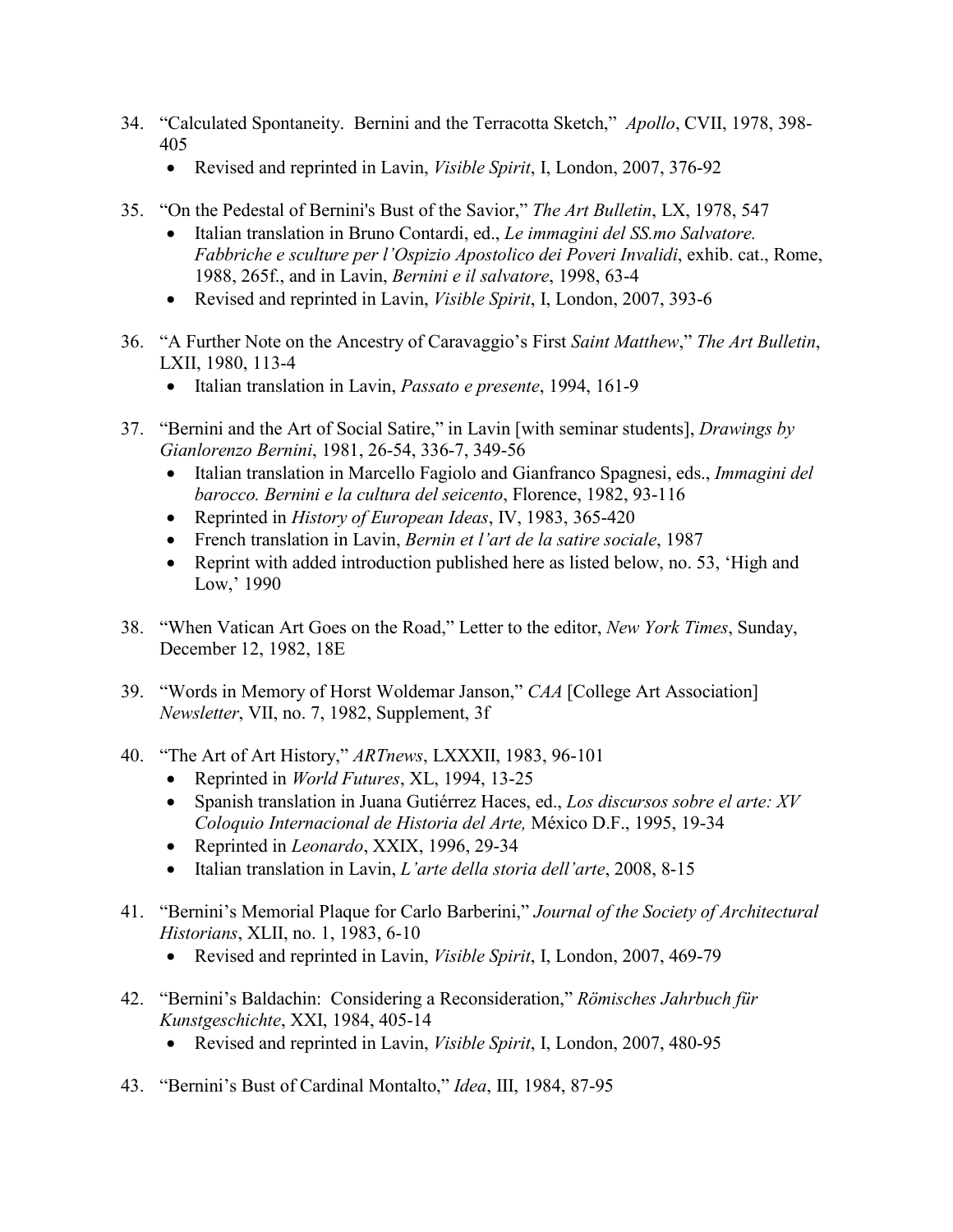- Also published in *The Burlington Magazine*, CXXVII, 1985, 32-8
- Revised and reprinted in Lavin, *Visible Spirit*, I, London, 2007, 496-508
- 44. "Bernini's Cosmic Eagle," in Lavin, ed., *Gianlorenzo Bernini. New Aspects of His Art and Thought*, 1985, 209-14
	- Revised and reprinted in Lavin, *Visible Spirit*, I, London, 2007, 509-23
- 45. "Iconography," in Laura Corti and Marilyn Schmitt, eds., *Automatic Processing of Art History Data and Documents. Pisa. Scuola Normale Superiore. September 24-27, 1984. Proceedings*, Florence, 1985, 321-31
	- Italian translation in Lavin, *L'arte della storia dell'arte*, 2008, 150-5
- 46. "Obituary. Howard Hibbard 1928-84," *Burlington Magazine*, CXXVII, 1985, 305
- 47. "Le Bernin et son Image du Roi-Soleil," in *"Il se rendit en Italie." Etudes offertes à André Chastel*, Rome, 1987, 441-78
	- Revised and expanded Italian translation in Marcello Fagiolo and Maria Luisa Madonna, eds., *Il barocco romano e l'Europa*, Rome, 1992, 3-58
	- English version: "Bernini's Image of the Sun King," in Lavin, *Past-Present*, 1993, 139-202
	- Italian translation in Lavin, *Passato e presente*, 1994, 223-305
	- Revised and reprinted English version: "Bernini's Image of the Sun King," in Lavin, *Visible Spirit*, I, London, 2007, 524-643
- 48. "Bernini and Antiquity The Baroque Paradox. A Poetical View," in Herbert Beck and Sabine Schulze, eds., *Antikenrezeption im Hochbarock*, Berlin, 1989, 9-36
	- Revised and reprinted in Lavin, *Visible Spirit*, II, London, 2009, 645-80
- 49. "Donatello's Kanzeln in San Lorenzo und das Wiederaufleben frühchristlicher Gebräuche: ein Nachwort," in Monika Cämmerer, ed., *Donatello - Studien* (Italienische Forschungen, Ser. 3, XVI), Munich, 1989, 155-69
	- Revised and expanded English version: "Donatello's Bronze Pulpits in San Lorenzo and Early Christian Revival" in Lavin, *Past-Present*, 1993, 1-28
	- Italian translation in Lavin, *Passato e presente*, 1994, 3-44
- 50. Group discussion published in *The Relationship between Art and Architecture. Summary of a Workshop sponsored by the Frederick R. Weisman Art Foundation. 21-22 January, 1989*, Santa Monica, CA, 1990
- 51. "David's Sling and Michelangelo's Bow: a Sign of Freedom," in *L'Art et les révolutions. Conférences plénières. XXVIIe congrès international d'histoire de l'art*, Strasbourg, 1990, 105-46
	- Reprinted in Matthias Winner, ed., *Der Künstler über sich in seinem Werk. Internationales Symposium der Bibliotheca Hertziana Rom 1989*, Weinheim, 1992, 161-90
	- Revised and expanded version in Lavin, *Past-Present*, 1993, 29-62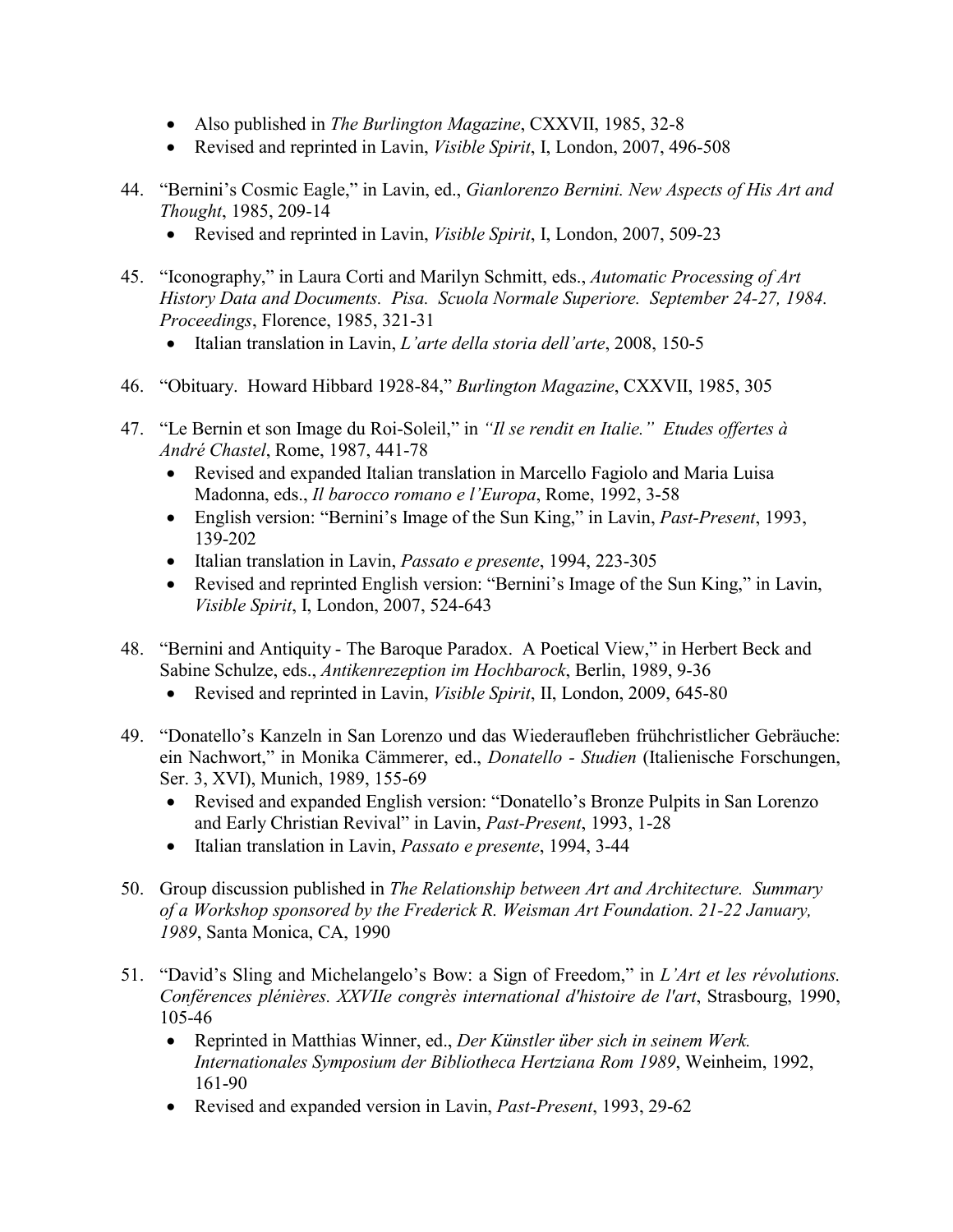- Italian translation in Lavin, *Passato e presente*, 1994, 45-83
- Reprinted in William E. Wallace, ed., *Michelangelo. Selected Scholarship in English*, 5 vols., New York and London, 1995, I, 363-402
- 52. "A Fragment," in *Paul Suttman. The Master-Pieces. 1981-1991*, New York, 1991, 3
	- Italian translation in Lavin, *L'arte della storia dell'arte*, 2008, 142-3
- 53. "High and Low Before their Time: Bernini and the Art of Social Satire," in Kirk Varnedoe and Adam Gopnik, eds., *Modern Art and Popular Culture. Readings in High & Low*, New York, 1990, 18-50
	- Revised and reprinted in Lavin, *Visible Spirit*, I, London, 2007, 397-468
- 54. " 'Bologna è una grand intrecciatura di eresie': il Nettuno di Giambologna al crocevia," in Giovanna Perini, ed., *Il luogo ed il ruolo della città di Bologna tra Europa continentale e mediterranea. Atti del colloquio C.I.H.A. 1990*, Bologna, 1992, 7-30
	- Revised and expanded English version: "Giambologna's *Neptune* at the Crossroads," in Lavin, *Past-Present*, 1993, 63-83
	- Italian translation in Lavin, *Passato e presente*, 1994, 93-124
- 55. "Fischer von Erlach, Tiepolo, and the Unity of the Visual Arts," in Henry A. Millon and Susan Scott Munshower, eds., *An Architectural Progress in the Renaissance and Baroque. Sojourns In and Out of Italy. Essays in Architectural History Presented to Hellmut Hager on his Sixty-Sixth Birthday* (Papers in Art History from the Pennsylvania State University, VIII), University Park, PA, 1992, Part 2, 498-525
	- German translation in *Barock. Regional-International. Kunsthistorisches Jahrbuch Graz*, XXVI, Graz, 1993, 251-74
- 56. "Iconography as a Humanistic Discipline (Iconography at the Crossroads)," in Brendan Cassidy, ed., *Iconography at the Crossroads. Papers from the Colloquium Sponsored by the Index of Christian Art, Princeton University, 23-24 March, 1990*, Princeton, 1992, 33- 42
	- German translation in Andreas Beyer, ed., *Die Lesbarkeit der Kunst. Zur Geistes-Gegenwart der Ikonologie*, Berlin, 1992, 10-22
	- Italian translation in Lavin, *L'arte della storia dell'arte*, 2008, 156-67
- 57. "Memoria e senso di sé. Sul ruolo della memoria nella teoria della psicologia dall'antichità a Giambattista Vico," in Lina Bolzoni and Pietro Corsi, eds., *La cultura della memoria*, Bologna, 1992, 291-317
	- English version: "Memory and the Sense of Self. On the role of Memory in Psychological Theory from Antiquity to Giambattista Vico," 1992 (unpublished)
- 58. "Panofsky's History of Art," in *From the Past to the Future through the Present. Conversations with Historians at the Institute for Advanced Study*, Princeton, NJ, 1992, 21-5
	- Reprinted in Lavin, ed., *Meaning in the Visual Arts,* 1995, 3-8
- 59. "Bernini's Portraits of No-Body," in Augusto Gentili, *et al.*, eds., *Il ritratto e la memoria.*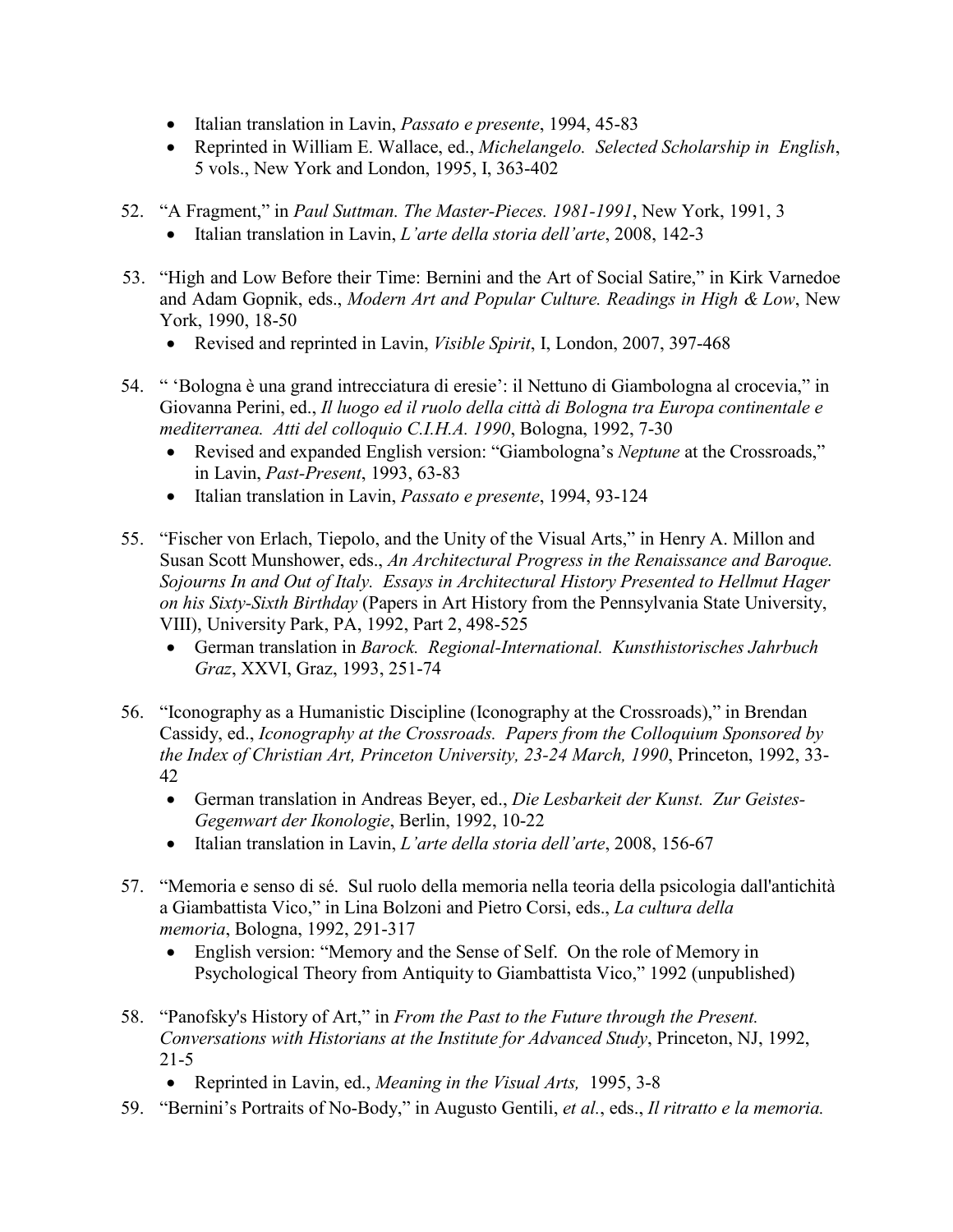*Materiali* 3, Rome, 1993, 161-94

- Revised and expanded version in Lavin, *Past-Present*, 1993, 101-38
- Italian translation in Lavin, *Passato e presente*, 1994, 193-232
- Revised and reprinted in Lavin, *Visible Spirit*, II, London, 2009, 681-747
- 60. "Caravaggio's *Calling of St. Matthew*: The Identity of the Protagonist," in Lavin, *Past-Present*, 1993, 84-99
- 61. "Panofskys Humor," in Erwin Panofsky, *Die ideologischen Vorläufer des Rolls-Royce Kühlers & Stil und Medium im Film. Mit Beiträgen von Irving Lavin und William S. Heckscher*, Frankfurt-New York, 1993, 9-15 (German translation of part of the Introduction to Lavin, ed., *Erwin Panofsky. Three Essays on Style,* 1995, 3-14)
	- Italian translation in Lavin, *L'arte della storia dell'arte*, 2008, 168-83
	- Original English version "Panofsky's Humor," 1993
- 62. "Picasso's Bull(s): Art History in Reverse," *Art in America*, LXXXI, 1993, 76-93, 121-3
	- Revised and expanded version in Lavin, *Past-Present*, 1993, 203-62
	- Italian translation in Lavin, *Passato e presente*, 1994, 325-406
	- German translation in Lavin, *Picassos Stiere*, 1995
	- Italian translation in Lavin, *L'arte della storia dell'arte*, 2008, 62-100
	- Spanish translation in Francisco Jarauta, ed., *Las ideas del arte de Altamira a Picasso* (Cuadernos de la Fundación M. Botín), Santander, 2009, 15-78
	- Revised and enlarged version as "Picasso's Lithograph(s) 'The Bull(s)' and the History of Art in Reverse (with a Postscript on Picasso's Bulls in American Retrospect: John Cage, Jasper Johns and Roy Lichtenstein)," in English, French and Spanish, in the online journal Ojo, No. 10, May 2010: http://www.picasso.fr/us/picasso\_page\_article.php?tmpl=article&lid=/letaureau/texte article.php,S&fopt=100%,800
	- Revised, upgraded and enlarged English version, "Picasso's Lithograph(s) 'The Bull(s)' and the History of Art in Reverse (with a Postscript on Picasso's Bulls in American Retrospect: John Cage, Jasper Johns and Roy Lichtenstein)," October 2015 (unpublished)
- 63. "Pisanello and the Invention of the Renaissance Medal," in Joachim Poeschke, ed., *Italienische Frührenaissance und nordeuropäisches Mittelalter. Kunst der frühen Neuzeit im europäischen Zusammenhang*, Munich, 1993, 67-84
- 64. "Caravaggio rivoluzionario o l'impossibilità di vedere," *Quadri & Sculture*, III, No. 15, July-August 1995, 25-9
	- Italian translation of expanded version in Lavin, *Caravaggio e La Tour*, 2000, 5-34
	- Expanded English version: "Caravaggio Revolutionary or the Impossibility of Seeing," in Klaus Bergdolt and Giorgio Bonsanti, eds., *Opere e giorni. Studi su mille anni di arte europea dedicati a Max Seidel*, Venice, 2001, 625-44
	- French translation in Paulette Choné, *et al.*, *L'Âge d'or du nocturne*, Paris, 2001, 139- 82, 236-41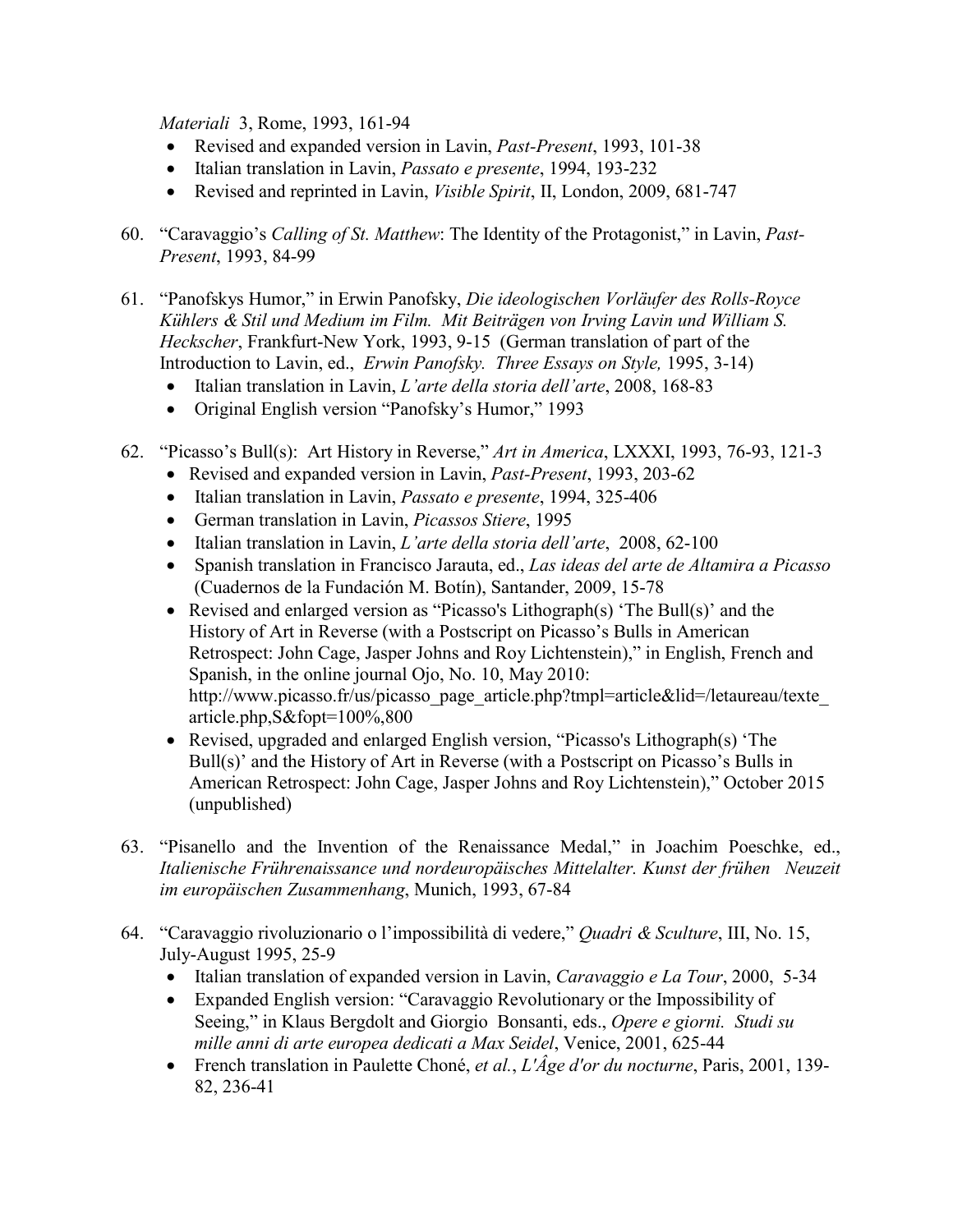- 65. "Erwin Panofsky, Jan van Eyck, Philip Pearlstein," in Lavin, *Meaning in the Visual Arts,* 1995, x-xiii
	- Italian translation in Lavin, *L'arte della storia dell'arte*, 2008, 184-7
	- Reprinted in *The Institute Letter*, Spring 2010, 3
- 66. Introduction to Lavin, ed., *Erwin Panofsky. Three Essays on Style,* 1995, 1-14
	- Italian translation in Lavin, ed., *Erwin Panofsky. Tre saggi sullo stile*, 1996, 9-19
	- French translation in Lavin, ed., *Erwin Panofsky. Trois essais sur le style*, 1996, 11- 25
	- Spanish translation in Lavin, ed., *Erwin Panofsky. Sobre el estilo*, 2000, 11-33
	- Revised English version "Humor and Style in Panofsky's History of Art," 2014 (unpublished)
- 67. "Why Baroque," in Lisa G. Corrin, ed., *Going for Baroque. 18 Contemporary Artists Fascinated with the Baroque and Rococo*, Baltimore, 1995, 5-8
	- Excerpt from revised and expanded version: "Decantarse por el Barroco [Frank Gehry y los paños plegados postmodernos]: Going for Baroque [Frank Gehry and the Post-Modern Drapery Fold]," *El Croquis*, No. 117, 2003, 40-7
	- Revised and expanded version: "Going for Baroque: Observations on the postmodern fold," in Sebastian Schütze ed., *Estetica barocca. Atti del convegno internationale tenutosi a Roma dal 6 al 9 marzo 2002*, Rome, 2004, 423-52
	- Italian translation in Lavin, *L'arte della storia dell'arte*, 2008, 16-35
- 68. "The Crisis of 'Art History'," in Art History and Its Theories, *The Art Bulletin*, LXXVIII, 1996, 13-15
	- Italian translation in Lavin, *L'arte della storia dell'arte*, 2008, 200-5
- 69. "The Problem of the Choir of Florence Cathedral," in *Sotto il cielo della cupola. Il coro di Santa Maria del Fiore dal rinascimento al 2000*, Milan, 1997, 142-50
	- Italian translation of revised and expanded version in Lavin, *Santa Maria del Fiore*, 1999, 15-33
	- Revised and expanded English version in Timothy Verdon and Annalisa Innocenti, eds. *La cattedrale come spazio sacro. Saggi sul duomo di Firenze. Atti del VII centenario del Duomo di Firenze*, II, 2, Florence, 2001, 397-420
	- Updated English version, 2016 (unpublished)
- 70. "The *Roma Alessandrina* of Richard Krautheimer," in Julian Kliemann, ed., *In Memoriam Richard Krautheimer*, Rome, 1997, 107-17
	- Revised and reprinted in Lavin, *Visible Spirit*, II, London, 2009, 748-56
- 71. "Bernini's Bust of the Medusa: An Awful Pun," in Sible De Blaauw, *et al.*, eds., *Docere delectare movere. Affetti, devozione e retorica nel linguaggio artistico del primo barocco romano*, Rome, 1998, 155-74
	- Enlarged version published in Italian and English, in Elena Bianca di Gioia, ed., *La Medusa di Gian Lorenzo Bernini. Studi e restauri*, Rome, 2007, 57-130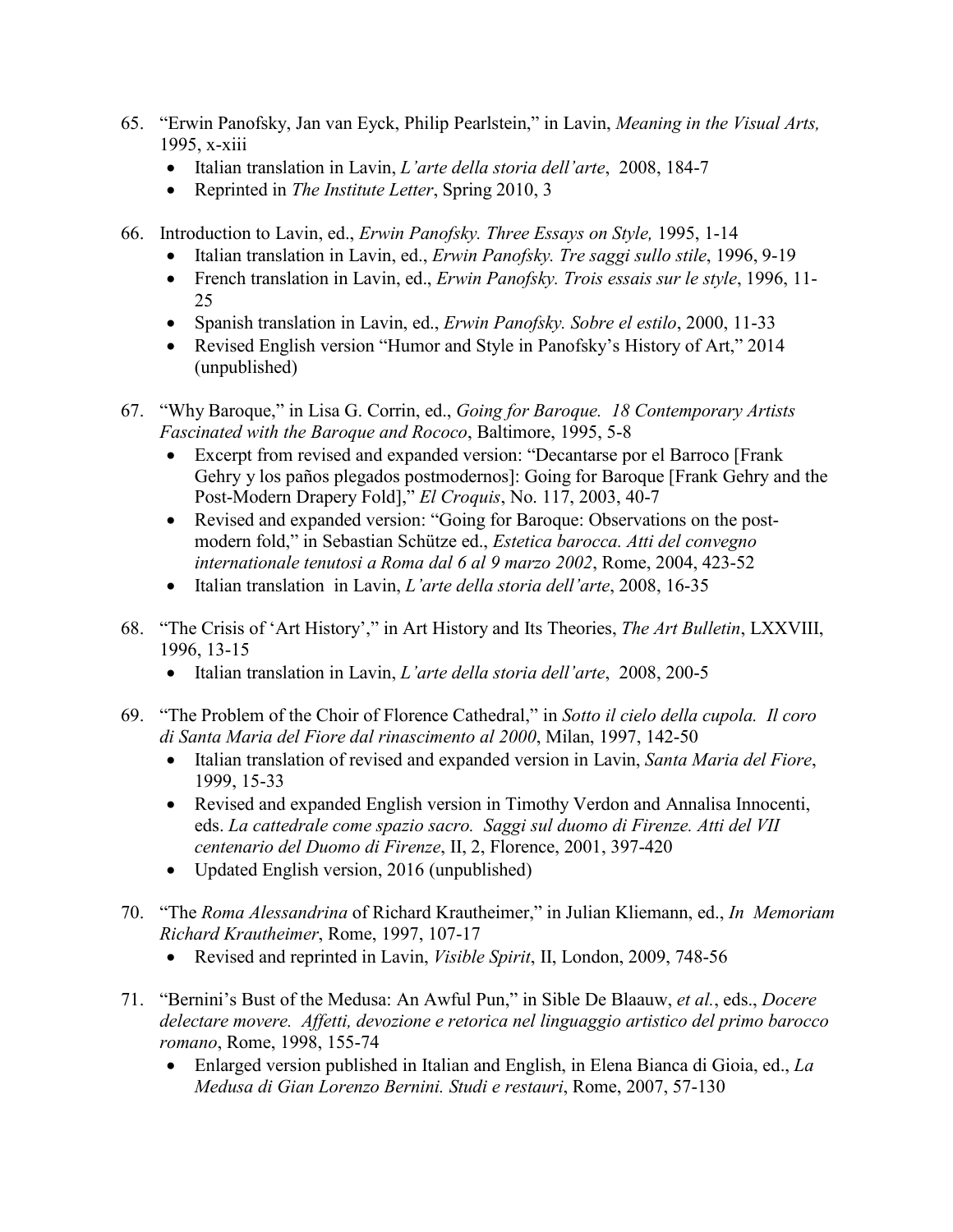- Revised and reprinted in Lavin, *Visible Spirit*, II, London, 2009, 789-848
- 72. "Il problema dei senzatetto nella Roma del Seicento," in Lavin, *Bernini e il salvatore*, 1998, 81-94
	- Published in English as "Bernini's Bust of the Savior and the Problem of the Homeless in Seventeenth-Century Rome," *Italian Quarterly*, XXXVII, 2000, 209-51
	- Revised and reprinted in Lavin, *Visible Spirit*, II, London, 2009, 849-916
- 73. "*Ex Uno Lapide*: The Renaissance Sculptor's *Tour de Force*," in Matthias Winner, *et al.*, eds., *Il cortile delle statue. Der Statuenhof des Belvedere im Vatikan*, Mainz, 1998, 191- 210
- 74. "American Panofsky," Migrating Histories of Art: Self-Translations of a Discipline, eds. M.T. Costa and C. Hönes, 2018, 91-97, 202-03
- 75. "Il busto di Francesco I d'Este di Bernini. 'Impresa quasi impossibile'," in Jadranka Bentini, *Sovrane passioni. Le raccolte d'arte della Ducale Galleria Estense*, exhib. cat., Milan, 1998, 86-99
	- Also published in Lavin, *Bernini e l'immagine*, 1998, 15-33
	- English version: " 'Impresa quasi imposibilie': The Making of Bernini's Bust of Francesco I d'Este," in Lavin, *Visible Spirit*, II, 2009, 757-88
- 76. "Bernini e l'immagine del principe cristiano ideale," in Lavin, *Bernini e l'immagine*, 1998, 34-52
	- English version: "Bernini's Image of the Ideal Christian Monarch," in John W. O'Malley, *et al.*, eds., *The Jesuits: Cultures, the Sciences, and the Arts, 1540-1773*, Toronto, 1999, 442-79
	- Spanish translation in *Figuras e imágenes del barroco. Estudios sobre el barroco español y sobre la obra de Alonso Cano*, Madrid, 1999, 27-44
	- Revised English version: "Bernini's Image of the Ideal Christian Monarch," in Lavin, *Visible Spirit*, II, London, 2009, 917-54
- 77. "Bernini's Bumbling Barberini Bees," in Joseph Imorde, *et al.,* eds., *Barocke Inszenierung*, Zurich, 1999, 50-71
	- Revised and reprinted in Lavin, *Visible Spirit*, II, London, 2009, 955-1017
- 78. "The Body Artist," in Joanna Frueh, *et al.*, eds., *Picturing the Modern Amazon*, New York, 1999, 7-8
	- Italian translation in Lavin, *L'arte della storia dell'arte*, 2008, 144-7
- 79. "La cristologia di Santa Maria del Fiore," in Lavin, *Santa Maria del Fiore*, 1999, 35-57
	- English version: "Santa Maria del Fiore: Image of the Pregnant Madonna. The Christology of Florence Cathedral," in Timothy Verdon and Annalisa Innocenti, eds., *La cattedrale e la città. Saggi sul duomo di Firenze. Atti del VII centenario del Duomo di Firenze*, I, 2, Florence, 2001, 669-92
	- Updated English version, 2016 (unpublished)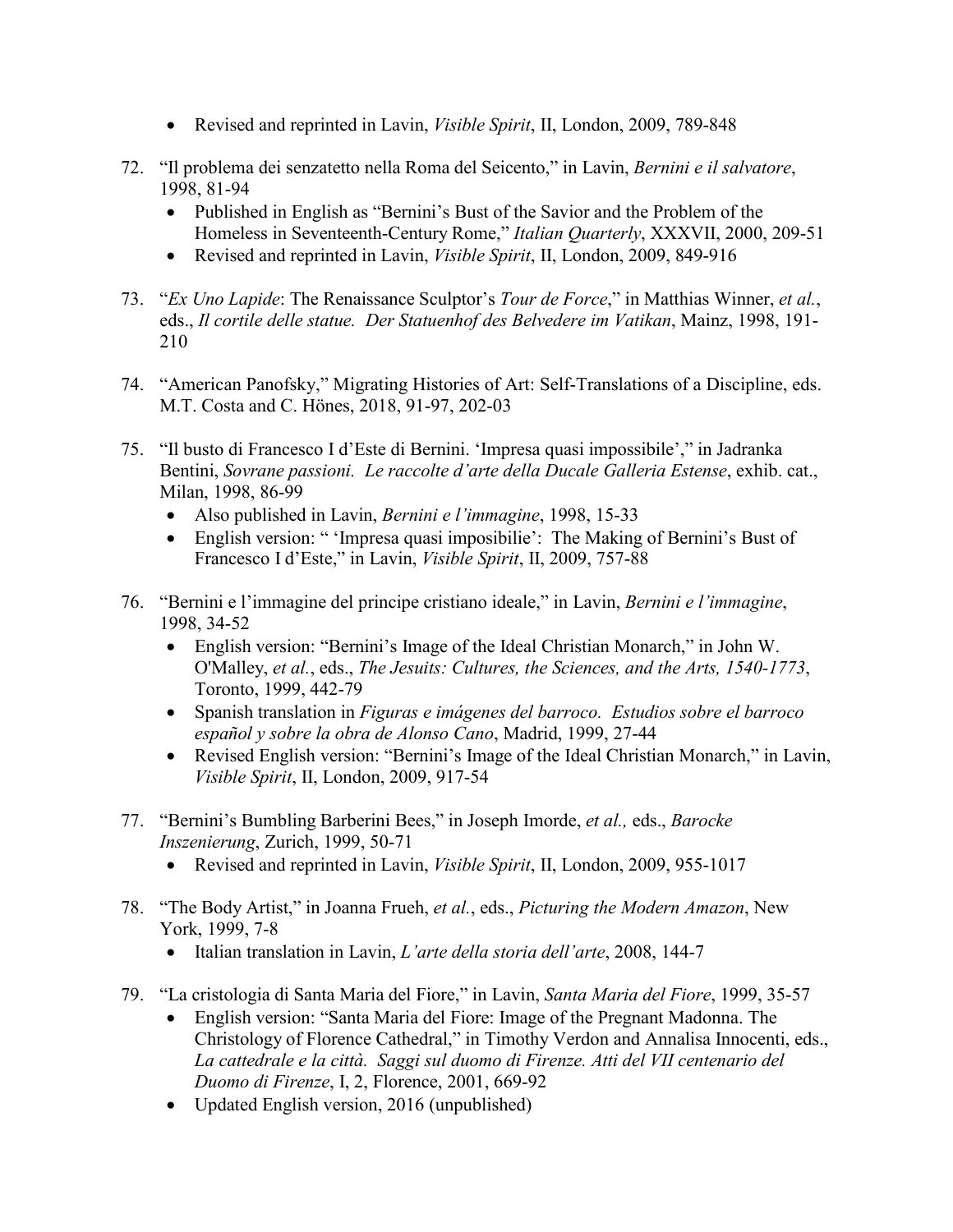- 80. "Michelangelo: La Madonna Medici, figlio e sposo," in Lavin [with Marilyn Aronberg Lavin] *Liturgia d'amore,* Modena, 1999, 141-213
	- Revised English version: "Michelangelo's Medici Madonna: Spouse and Son," in Lavin [with Marilyn Aronberg Lavin], *The Liturgy of Love*, Lawrence, KA, 2001, 49- 83
- 81. Remarks in Celebration of the Centenary of the Kunsthistorisches Institut in Florenz, in *Kunsthistorisches Institut in Florenz. Einhundertjähriges Jubiläum. 1897-1997. Jahresbericht*, Florence, 1999, 8-9
- 82. [With Marilyn Aronberg Lavin], "Rembrandt: 'La sposa ebrea', sorella e moglie," in Lavin [with Marilyn Aronberg Lavin] *Liturgia d'amore,* Modena, 1999*,* 215-44
	- Revised English version: "Rembrandt's Jewish Bride: Sister and Spouse," in Lavin [with Marilyn Aronberg Lavin], *The Liturgy of Love*, 2001, 85-104
	- Reprinted in Karl Möseneder and Gosbert Schüssler, eds. "Bedeutung in den Bildern," *Festschrift für Jörg Traeger zum 60. Geburtstag*, Regensburg, 2002, 147-86
	- English version updated and corrected 2013 (unpublished)
- 83. "Bernini in San Pietro," in Antonio Pinelli, ed., *La basilica di San Pietro in Vaticano*, 4 vols., Modena, 2000, *Saggi*, 177-236
	- Revised and expanded English version: "Bernini at Saint Peter's: s*ingularis in singulis, in omnibus unicus*," in William Tronzo, ed., *St. Peter's in the Vatican*, Cambridge and New York, 2005, 111-243
	- Greatly revised and expanded in Lavin, *Bernini at St. Peter's. The Pilgrimage,* London, 2012
- 84. "Georges de La Tour. The Tears of St. Peter and the 'Occult' Light of Penitence, " in Max Seidel, ed., *L'Europa e l'arte italiana*, Venice, 2000, 352-75
	- Italian translation in Lavin, *Caravaggio e La Tour*, Rome, 2000, 39-70
	- French translation in Paulette Choné, *et al.*, *L'Âge d'or du nocturne*, Paris, 2001, 183- 228, 241-8
- 85. "Storm King: The Genius of the Place," in *Earth, Sky, and Sculpture. Storm King Art Center*, Mountainville, NY, 2000, 52-64
	- Italian translation in Lavin, *L'arte della storia dell'arte*, Milan, 2008, 126-31
- 86. "Bernini-Bozzetti: One More, One Less. A Berninesque Sculptor in Mid-Eighteenth Century France," in Hannah Baader, *et al.*, eds., *Ars et scriptura. Festschrift für Rudolf Preimesberger zum 65. Geburtstag,* Berlin, 2001, 143-56
	- Reprinted in *Accademia Nazionale dei Lincei. Atti dei convegni lincei 170. Convegno internazionale La cultura letteraria italiana e l'identità europea [Roma, 6-8 aprile 2000]*, Rome, 2001, 245-84
	- Revised and reprinted in Lavin, *Visible Spirit*, II, London, 2009, 1018-45
- 87. " 'Bozzetto Style': The Renaissance Sculptor's Handiwork," in Irving Lavin and Henry A. Millon, eds., *Creativity: The Sketch in the Arts and Sciences*, A Conference Sponsored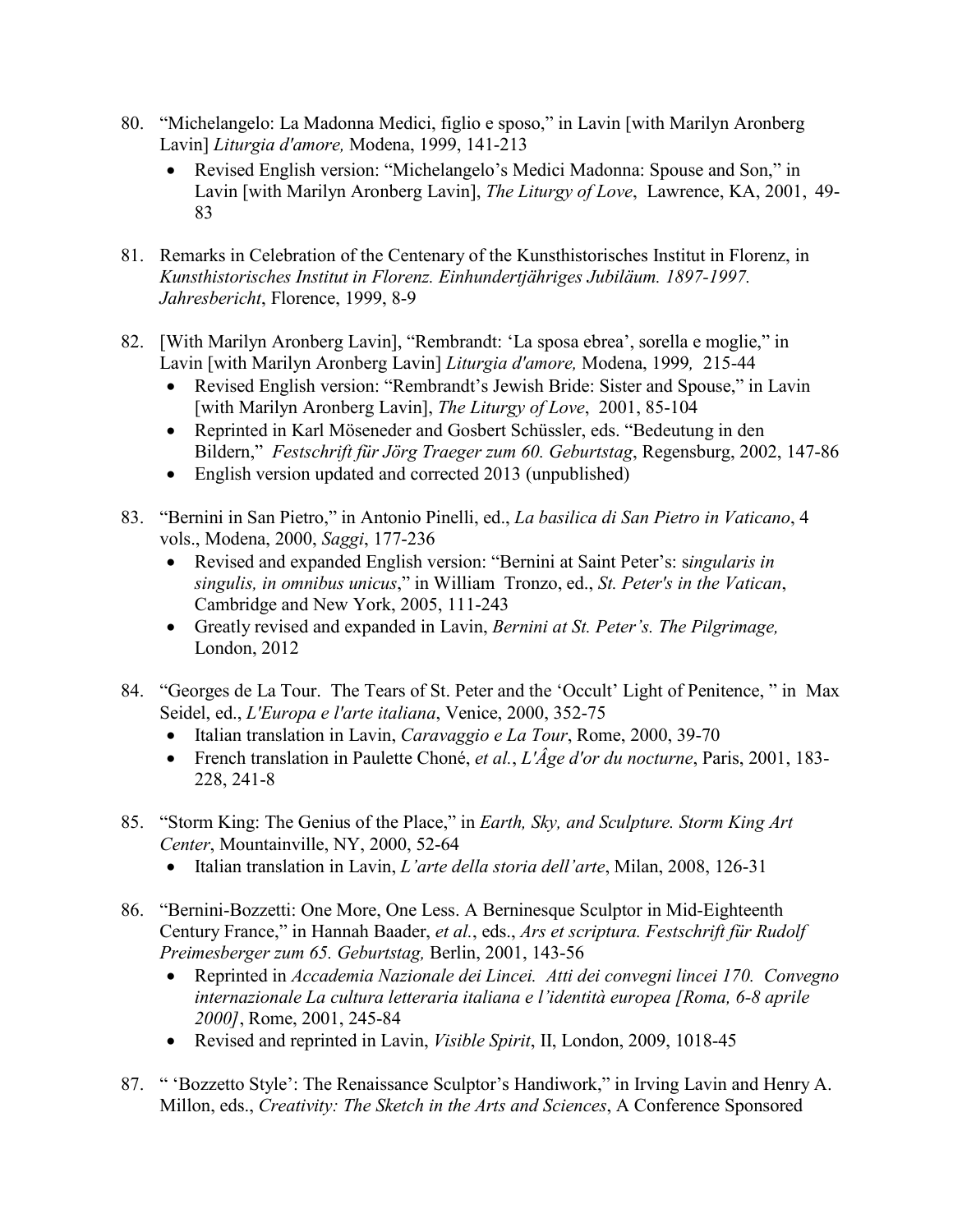Jointly by the School of Historical Studies, Institute for Advanced Study, and the Center for Advanced Study in the Visual Arts, National Gallery of Art, May 23-25, 2001 (unpublished)

- Revised and reprinted in Lavin, *Visible Spirit*, II, London, 2009, 1174-1233
- 88. "Les filles d'Avignon. Picassos schöpferische Summe von Zerstörungen," in Steingrim Laursen and Ostrud Westheider, eds., *Picasso und die Mythen*, exhib. cat., Hamburg, 2002, 42-55
	- Revised and expanded French version: "Les Filles d'Avignon *de Théodore Aubanel et la* 'somme de destructions'*de Picasso*," in *Picasso Cubiste*, exhib. cat., Paris, 2007, 55-69
	- English edition: *Cubist Picasso*, Paris, 2007, 55-69
	- Italian translation in Lavin, *L'arte della storia dell'arte*, Milan, 2008, 42-61
	- Published separately in French in the Collection Entre-Vues des Editions Universitaires d'Avignon, Avignon, 2009
- 89. "The Angel and the City. Baccio Bandinelli's Project for the Castel Sant'Angelo in Rome," in Peta Motture, ed., *Large Bronzes in the Renaissance* (National Gallery of Art. Studies in the History of Art 64), Washington, 2003, 308-29
- 90. Letter to the Editor. "Michelangelo's Florentine Pietà," *The Art Bulletin*, LXXXV, 2003, 813
- 91. "La mort de Bernin: visions de rédemption," in Alain Tapié, ed., *Baroque vision jésuite. De Tintoret à Rubens*, exhib. cat., Paris, 2003, 105-19
	- Revised English version: "Bernini's Death: Visions of Redemption," in Lavin, *Visible Spirit*, II, London, 2009, 1046-86
- 92. "The Story of O from Giotto to Einstein (Excerpt)," *Bildwelten des Wissens. Kunsthistorisches Jahrbuch fürBildkritik,* I, 2, 2003, 37-43
	- Italian translation in Lavin, *L'arte della storia dell'arte*, 2008, 36-41
	- Updated English version 2014 (unpublished)
- 93. "Bernini giovane," in Olivier Bonfait and Anna Coliva, eds., *Bernini dai Borghese ai Barberini. La cultura a Roma intorno agli anni venti* (Atti del convegno, Rome, February 17-19, 1999), Rome, 2004, 134-48
	- Revised English version: "The Young Bernini," in *Studi sul Barocco romano. Scritti in onore di Maurizio Fagiolo dell'Arco*, Milan, 2004, 39-56
	- Revised English version: "The Young Bernini," in Lavin, *Visible Spirit*, II, London, 2009, 1127-73
- 94. "The Rome of Alexander VII. Bernini and the Reverse of the Medal," in Fernando Checa Cremades, *Arte barroco e ideal clásico. Aspectos del arte cortesano de la segunda mitad del siglo XVII*, Madrid, 2004, 131-41
	- "La Roma de Alejandro VII: Bernini y el reverso de la medalla," in Francisco Jarauta,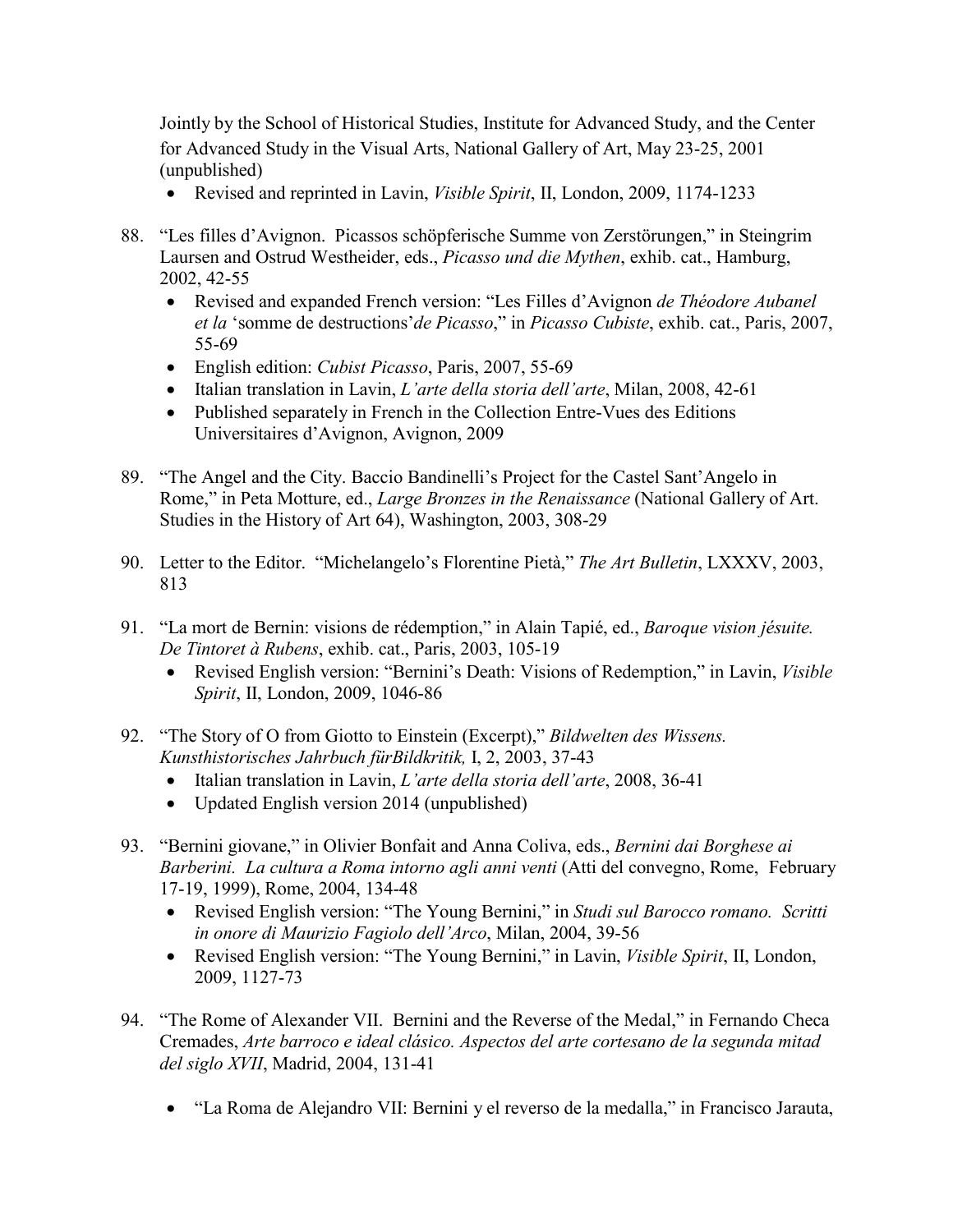ed., *De la ciudad Antigua a la cosmópolis*, Santander, 2008, 71-95

- Revised and reprinted in Lavin, *Visible Spirit*, II, London, 2009, 1087-1126
- 95. "Reason and Unreason at Olynthus," in Hélène Morlier, ed., *La mosaïque gréco-romaine IX*, 2 vols., Rome, 2005, II, 933-40
- 96. "Il dono regale. Bernini e i suoi ritratti di sovrani," *Lettere italiane*, LVII, 2006, 535-57 • Revised English version: "The Regal Gift: Bernini and his Portraits of Royal Subjects," in Lavin, *Visible Spirit*, II, London, 2009, 1234-66
- 97. "Il *Volto Santo* di Claude Mellan: *ostendatque etiam quae occultet*," in Christoph L. Frommel and Gerhard Wolf, eds., *L'immagine di Cristo dall'acheropita alla mano d'artista: Dal tardo medioevo all'età barocca*, Studi e testi 432, Vatican City, 2006, 449- 91.
	- French translation in Christian Mouchel and Colette Nativel, eds., *République des Letters, République des Arts. Mélanges offerts à Marc Fumaroli, de l'Académie Française*, Geneva, 2008, 385-414
	- English version "Claude Mellan's Holy Face," 2012
- 98. "Michelangelo, Mosè e il 'papa guerriero'," in Aldo Galli, *et al*., eds., *Il ritratto nell'Europa del Cinquecento. Arte, letteratura, società, convegno internazionale di studi* (Florence, Istituto Nazionale di Studi sul rinascimento, 7-9 novembre 2002), Florence, 2007, 199-215
	- English version: "Michelangelo, Moses, and the 'Warrior Pope'," 2004
- 99. "'We must leave the city to our children exactly as we found it'," in Philine Helas, et al., eds., *Bild/Geschichte. Festschrift für Horst Bredekamp*, Berlin, 2007, 491-8
	- Italian translation in Lavin, *L'arte della storia dell'arte*, Milan, 2008, 188-95
	- Italian translation in *Storie di artisti. Storie di libri. L'Editore che inseguiva la Bellezza. Scritti in onore di Franco Cosimo Panini*, Modena and Rome, 2008, 241-7
	- Republished as "Italia Mia," 2013, 181-184
	- Updated English version 2014 (unpublished)
- 100. "*Urbanitas Urbana*. The Pope, the Artist, and the Genius of the Place," in Lorenza Mochi Onori, *et al.*, eds., *I Barbernini e la cultura europea del seicento*, Rome, 2007, 15-30
	- Revised and reprinted in Lavin, *Visible Spirit*, II, London, 2009, 1267-1335
- 101. "Modern Art and Kirk Varnedoe's Books," *Institute for Advanced Study Newsletter*, Winter, 2007, 9
- 102. "The Baldacchino. Borromini vs Bernini: Did Borromini forget himself?," in Georg Satzinger and Sebastian Schütze, eds., *St. Peter in Rom 1506–2006, Akten der internationalen Tagung 22.–25.02.2006 in Bonn*, Munich, 2008, 275-300
	- Revised and reprinted in Lavin, *Visible Spirit*, II, London, 2009, 1336-84
- 103. "WHIMSY: An Allegory of Urbane Urban Patronage, from Rome to Montreal" (Revised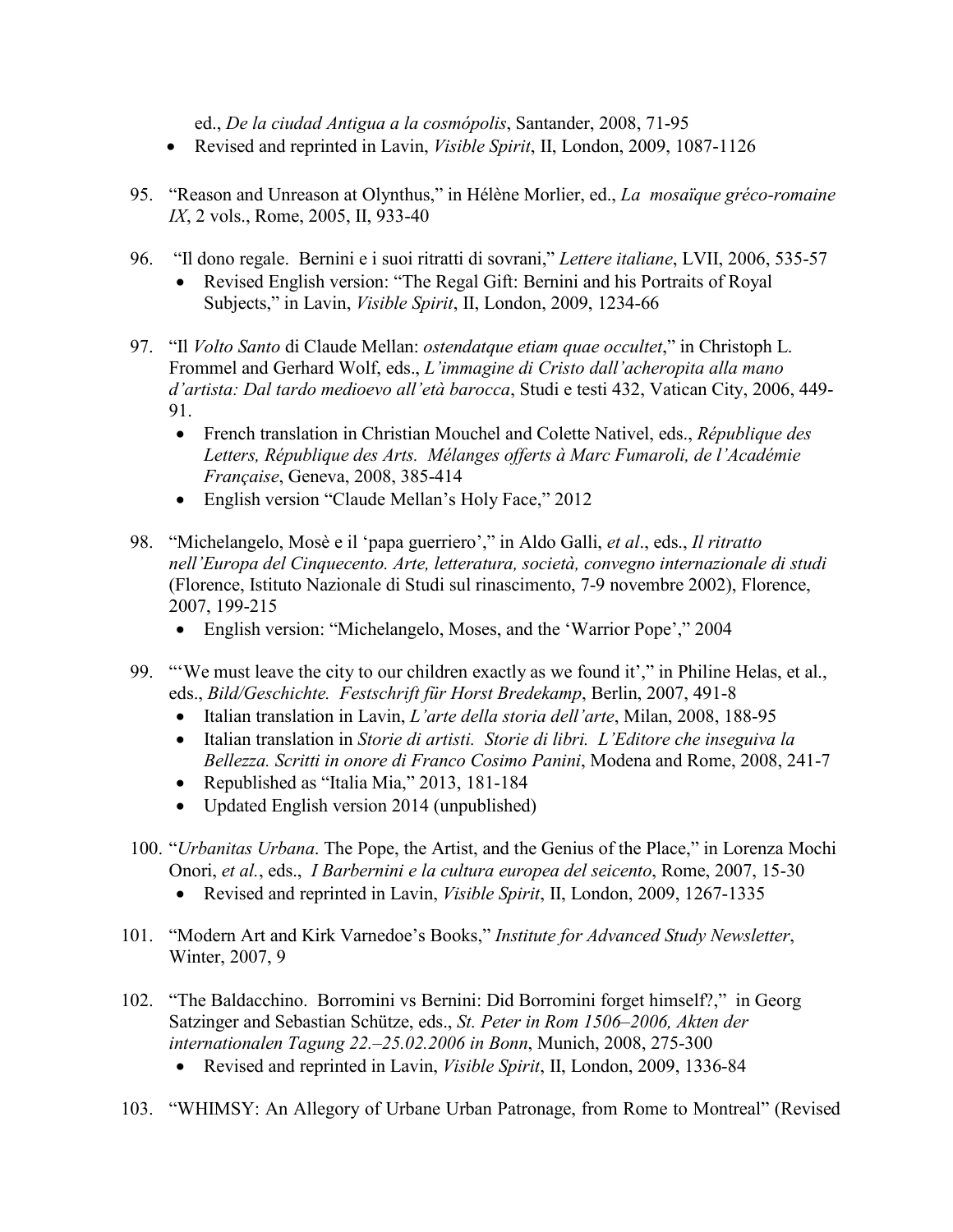and expanded version of an essay first presented at a symposium in celebration of Phyllis Lambert's Eightieth Birthday, January 24, 1927, at the Institute of Fine Arts, New York University, October 20, 2007, organized by Sylvia Lavin), published in *Log: Observations on Architecture and the City*, 15, 2009, 75-87

- Italian translation in Lavin, *L'arte della storia dell'arte*, Milan, 2008, 132-41
- "WHIMSY: An Allegory of Urbane Urban Patronage, from Rome to Montreal," 2013
- 104. "Frank Stella Talks Too Much," National Arts Club Artists Award, Medal of Honor to Frank Stella, National Arts Club, January 24, 2001
	- Italian translation in "Frank Stella parla troppo," in Lavin, *L'arte della storia dell'arte*, Milan, 2008, 112-5
- 105. "Frank Stella: *Ut pictura poesis,*" presented at a Symposium at the University of Jena, Germany, March 24, 2001, in conjunction with an exhibition of Stella's Heinrich von Kleist series; see Franz-Joachim Verspohl, et al., eds. *Heinrich von Kleist by Frank Stella: Werkverzeichnis der Heinrich von Kleist-Serie*, Jena and Cologne, 2001; a companion volume was devoted to Stella's writings: *The Writings of Frank Stella. Die Schriften Frank Stellas*
	- Italian translation in Lavin, *L'arte della storia dell'arte*, Milan, 2008, 116-25
- 106. "Storia dell'arte 'all'italiana'," in D'Onofrio, Mario, ed., *Adolfo Venturi e la Storia dell'arte oggi*, Modena, 2008, 415-7
	- Reprinted in Lavin, *L'arte della storia dell'arte*, Milan, 2008, 196-9
	- English version: *Art History "Italian Style,"* 2012
- 107. "Marc Fumaroli's Rhetoric of Art History," address delivered at the presentation of the volume *République des Letters, République des Arts. Mélanges offerts à Marc Fumaroli, de l'Académie Française*, edited by Christian Mouchel and Colette Nativel, Geneva, 2008, Fondation Singer-Polignac, Paris, October 10, 2008
- 108. "Footsteps on the Way to Redemption. The Pedestals of Bernini's Baldacchino in St. Peter's," in Giovanni Morello*,*ed., *La basilica di San Pietro. Fortuna e immagine*, Rome, (2009), 2012, 245-313
	- Reprinted *in ex tenso* in Lavin, *Bernini at St. Peters. The Pilgrimage* (Visible Spirit III), London, 2012, 41-130
- 109. "Argan's Rhetoric and the History of Style (Retorica e Barocco)," in Claudio Gamba, ed., *Giulio Carlo Argan : intellettuale e storico dell'arte*, Milan, 2012, 256-63
- 110. "Divine Grace and the Remedy of the Imperfect: Michelangelo's Signature on the St. Peter's *Pietà*," in Nicole Hegener, ed., *Künstlersignaturen von der Antike bis zur Gegenwart / Artists' Signatures from Antiquity to the Present*, Petersberg 2013, 114-151
	- Updated version in artibus et historiae, No. 68, 2013, 277-328
- 111. "Bonaventure, Bessarion and the Franciscan Coat of Arms," in Xavier Seubert and Oleg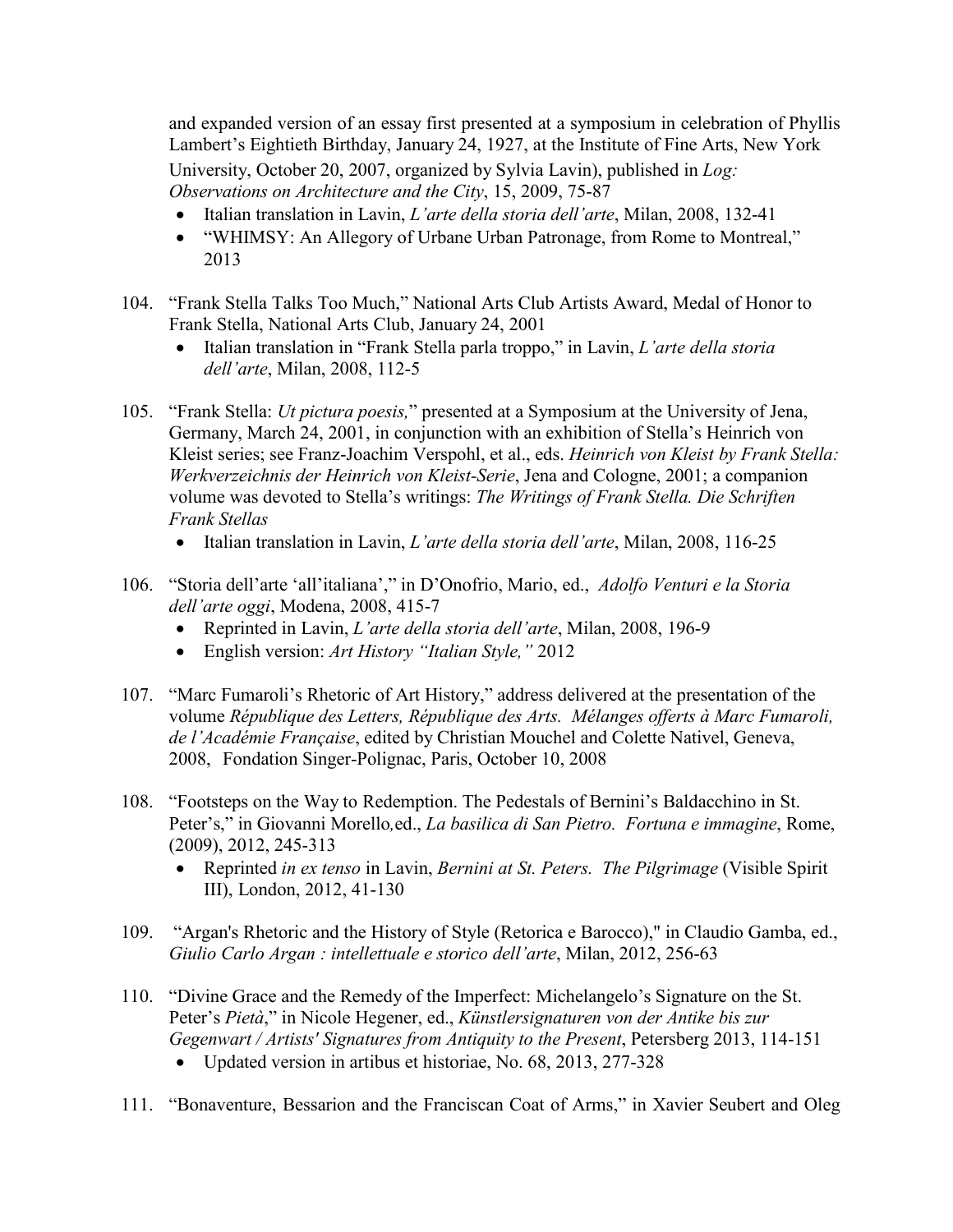Bychkov, eds., *Beyond the Text: Franciscan Art and the Construction of Religion*, NY, 2013, 228-31

- 112. "̒Italia Mia'. Argan, Modena, and an unexecuted project by Frank O. Gehry," in *Arte e politca. Studi per Antonio Pinelli*, Florence, 2013, 181-184
	- Updated English version, 2014. (unpublished)
- 113. "FOG MAGUS. The Most Complicated Building Ever Built," in Frédéric Migayrou, ed., *Frank Gehry. The Fondation Louis Vuitton*, Paris, 2014, 102-111
	- Revised, enlarged and updated version, 2015 (unpublished)
- 114. "Il *Sangue di Cristo* riscoperto," in Bernardini, Maria Grazia and Marco Bussagli, eds., Barocco a Roma, *La meraviglia delle arti,* Milan, 2015, 179-183
	- Updated English version: "Bernini's *Sangue di Cristo* Rediscovered," 2015 (unpublished)
- 115. "What is Baroque" in Enrico Parlato, ed., *Curiosa itinera. Scritti per Daniela Gallavotti Cavallero*, Rome, 2015, 307-309
- 116. "Socrates Modern," in *I Filosofi antichi nell'arte italiana del seicento: stile, iconografia, contesti, Stefano Albi and Francesco Lofano, eds.,* Rome, 2017, 9-14
- 117. "Bernini and the Figura serpentinata: a drawing recently given to the Princeton Art Museum by Charles Scribner III in honor of Irving Lavin," in Pablo Jarauta and Pedro Medina, eds. *Francisco Jarauta en las fronteras de Babel,* Madrid, 2017, 235-252
- 118. "Caravaggio Magister and the Beatles," *About Art Online,* 2018
- 119. [with Marilyn Aronberg Lavin] "Bernini's Bust of Prospero Farinacci," *Artibus et historiae,* no. 77, 2018, 255-290
- 120. "The Silence of Bernini's *David," Artibus et Historiae,* no. 79, 2019, pp. 1-21.
- 121. With Marilyn Aronberg Lavin, "The 'Palestrina Pietà: Gatherings on the History of 'a Statue Begun by Michelangleo'", *Artibus et Historiae,* No. 82, 2020, pp. 249-265
- 122. "Bernini's *Barcaccia* in the Piazza di Spagna. An Art-Political No Man's Land," *Artibus et Historiae* 84, 2021, pp. 221-235

#### **OCCASIONAL PAPERS**

"Art and Music in the Renaissance," Introduction, Symposium, Institute for Advanced Study, March 1, 1996

"Art History in Context," Introduction, Comité International d'Histoire de l'Art, Meeting, Copenhagen, October 13, 1975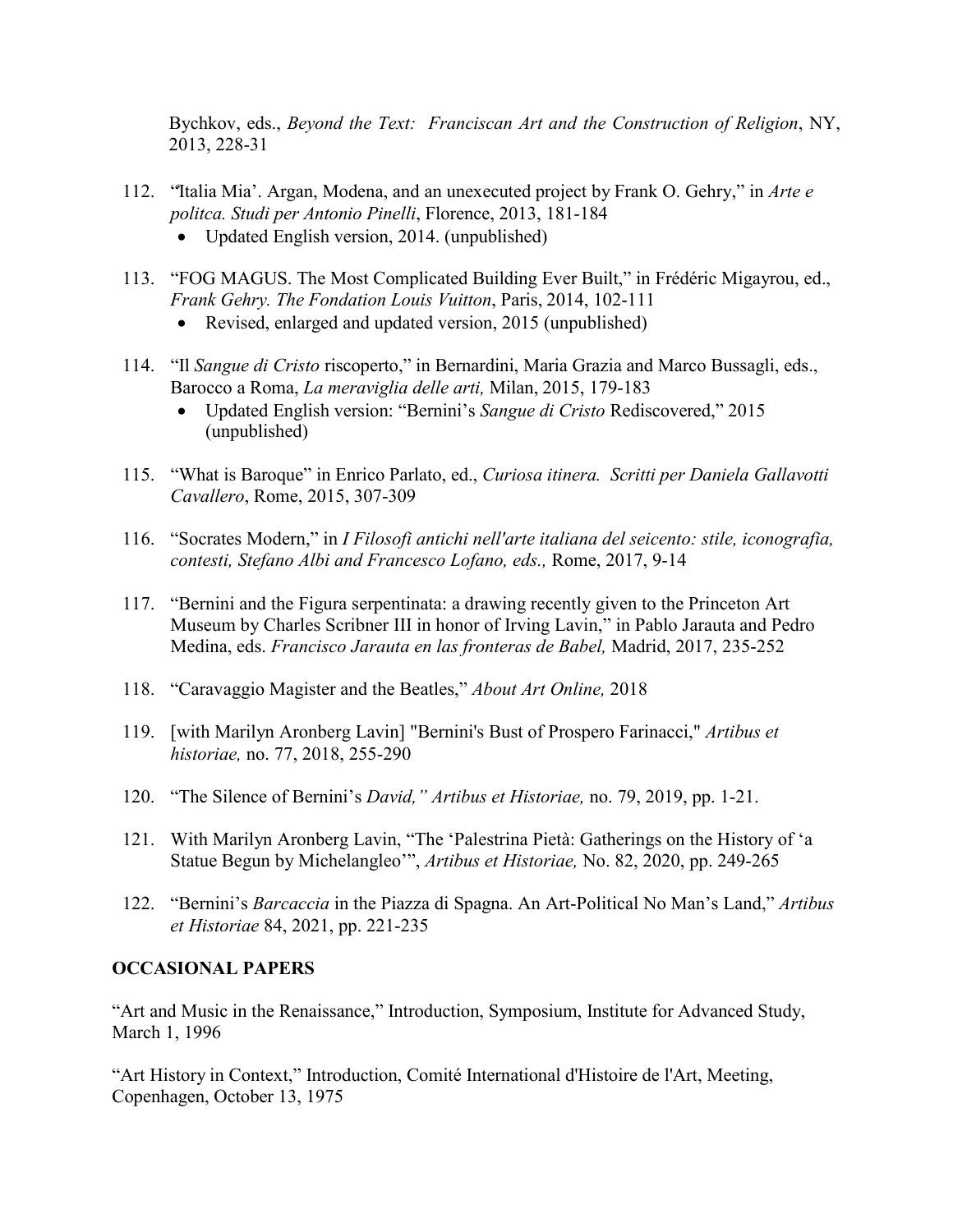"Art versus Artifact," Introduction and Summary, Symposium, Hood Museum of Art, Dartmouth College, September 28, 1985

"Caravaggio's Roman Madonnas," presented in a symposium held in conjunction with *The Age of Caravaggio* exhibition, The Metropolitan Museum of Art, April 1, 1985

"A Celebratory Colloquium," to honor Irving Lavin on his 60<sup>th</sup> Birthday. Institute for Advanced Study, Princeton, New Jersey, December 11-12, 1987

"Changing my Mind," Introduction, Annual Meeting, College Art Association, Philadelphia, February 19, 1983

"Creativity in Art, Science and Business: Method or Madness?," Introduction, World Economic Forum, Davos, Switzerland, January 29, 1995

"The Crisis of Humanism," Istituto Italiano per gli Studi Filosofici, Naples, June 18, 1994

"Cultural Heritage and the Implications of the Clandestine Art Trade," Introduction, World Economic Forum, Davos, Switzerland, January 31, 1995

"Ellen Burstyn Reads Poems by D. H. Lawrence," Introduction, 92nd Street Y, New York, NY, March 13, 1989

"Ernst Kitzinger Memorial," Adolphus Busch Hall, Harvard University, April 6, 2003

"Fury of Creation," Interview with Paul Solman, PBS NewsHour, April 30, 1998, http://www.pbs.org/newshour/bb/entertainment/jan-june98/bernini\_4-30.html

"The Gehry Move." Introduction to a speech, "Thinking Out Loud," by Frank O. Gehry, Institute for Advanced Study, Princeton, NJ, March 16, 2011

"Introduction of Lina Bolzoni," Plenary Speaker, XXIX International Congress of the History of Art, *Memory and Oblivion*, Amsterdam, September 2, 1996

"Introduction of Phyllis Lambert," Americas Society, New York, November 24, 1992

"Introduction of Richard Krautheimer," lecture Richard Krautheimer, *San Lorenzo in Damaso an Excavation Report – Plus,* Institute for Advanced Study, Princeton, December 5, 1988

"Leonardo's Watery Chaos," Institute for Advanced Study, April 21, 1993 (first presented in a dialog with the physicist Tullio Regge, as the sixth episode in a television series "Dietro lo Specchio," broadcast by RAI 2, in Turin, Italy, October 21, 1981)

"Michael Graves. Centennial Medal Award," American Academy in Rome, Rome, June, 1996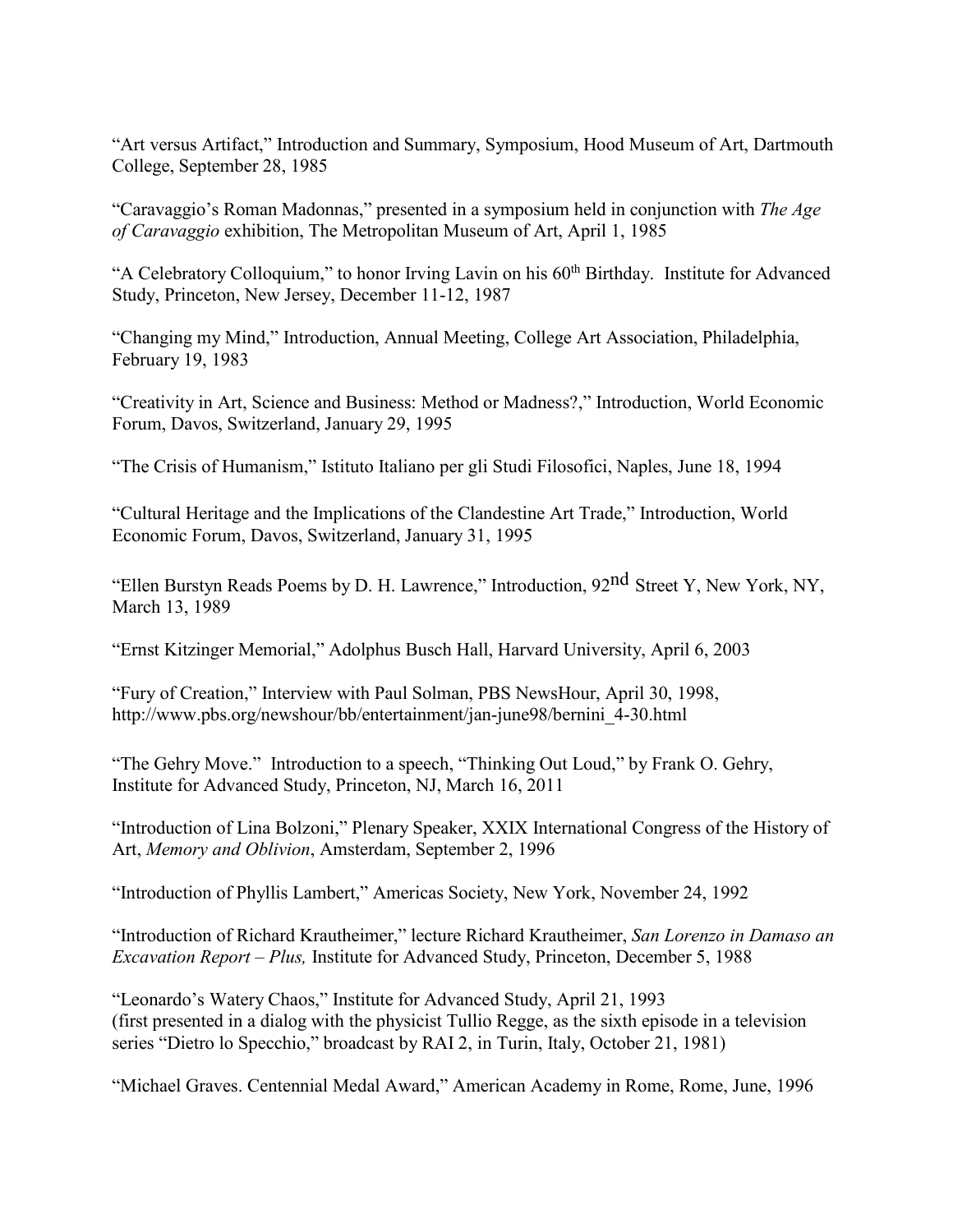"'Modena Capitale,' and an Unexecuted Project by Frank Gehry," Introductory address, inauguration of "modena capital," Modena, December 19, 1997

"The Object as a Work of Art: Pros and Cons of the Art Market in the Seventeenth Century," Introduction, Annual Meeting, College Art Association of America, Boston, 1996

"On Reflection and Retrospection in the History of the Modern Portrait Bust," from a lecture at the National Gallery of Art, Washington, in connection with the exhibition "A Century of Modern Sculpture: The Patsy and Raymond Nasher Collection," September 17, 1987

"On Some Unexpected Affinities in the Development of Modern Architecture," Symposium on Architecture and Education to Celebrate Michael Graves' Twenty-Fifth Year of Teaching Princeton University School of Architecture, February 20, 1988

"On the Primitive in African Art," in History and Change, Arts Council, African Studies Association, Annual Meeting, College Art Association, Boston, February 12, 1987

"Opening Remarks," L'art et les révolutions. XXVIIe Congrès international d'histoire de l'art, Strasbourg, September 1-7, 1989

"Ornament and Artifact: Possibilities in Cultural Interpretation," Respondent, Annual Meeting, College Art Association, Los Angeles, February 15, 1985

"The Palace of the Mind," Introduction and Conclusion, Meeting of the Society of Architectural Historians, Montreal, April 24, 1989

"Pietro da Cortona—The Barberini Ceiling; Gianlorenzo Bernini—The Chapel of St. Teresa," *Art of the Western World, PBS Channel 13, October 30, 1989*, in *Episode 5, Realms of Light: The Baroque* http://www.amazon.com/Realms-of-Light-The-Baroque/dp/B007NEZIUI

"Picasso's Lithograph(s) 'The Bull (s)' and the History of Art in Reverse," *Art without History*, 75th Annual Meeting, College Art Association of America, February 12-14, 1987

"Presentation of Past-Present. Essays on Historicism in Art from Donatello to Picasso," Berkeley, CA, 1993 (second, enlarged edition in Italian: *Passato e presente nella storia dell'arte*, Turin, 1994)," Venice, February 16, 1995, Rome, June 7, 1995

"Reception honoring the Centennial of the Kunsthistorisches Institut Florenz, Introductory Remarks," Metropolitan Museum, New York, February 17, 1997

"The Reintegration of Sculpture in the Baroque: Ensembles and Decorations," Introductory Remarks, Annual Meeting, College Art Association, Washington, D.C., January 24, 1975

"Remembrance. On the Occasion of the Re-Opening of the Warburg-House," Hamburg*,* April 20, 1995